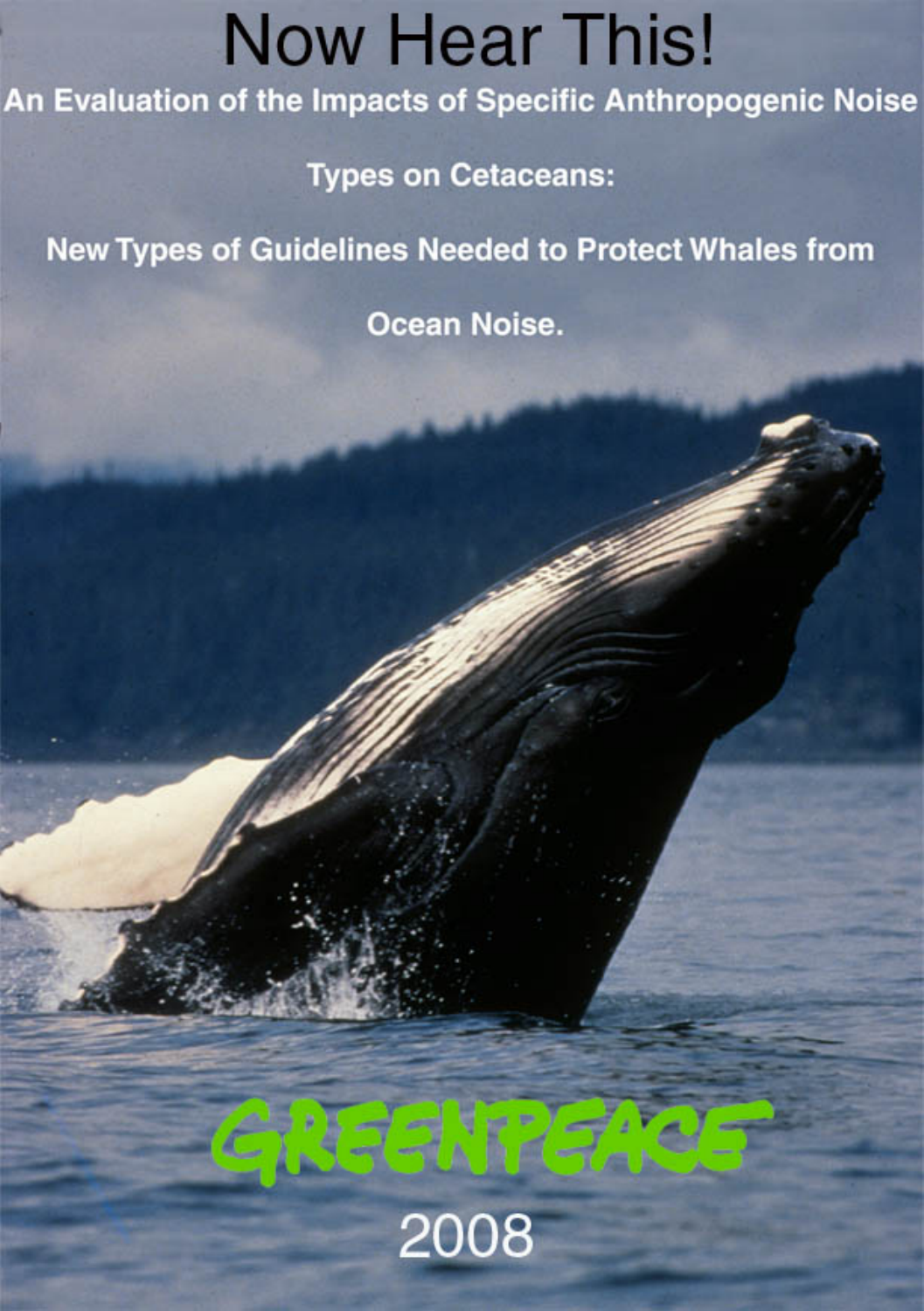## **An evaluation of the impacts of specific anthropogenic noise types on cetaceans:**

New types of guidelines needed to protect whales from ocean noise

#### by Michael Stocker for Greenpeace

#### **Executive Summary**

It is well established that certain anthropogenic noises have a severe effect on whales. Many sounds that humans introduce into the sea today are without precedent in the evolutionary history of marine mammals and other ocean life. Seismic testing associated with oil and gas exploration, military SONAR, and other industrial sources of ocean noise have injured or killed dolphins and whales in many instances. Additionally, behavioral impacts can also be severe, with animals interrupting feeding, nursing, or reproductive activity to flee from disruptive or painful sounds. There is also evidence that whales may be subject to "masking," where some types of noises interfere with their ability to communicate with each other. As the military and industrial producers of these sounds are required by law in some countries to prevent impacts to marine mammals, there has been considerable debate and litigation in response to this continuing problem.

Various mitigation schemes have been proposed, but they have not proven effective in eliminating harm to whales. Despite a wealth of information demonstrating the need to address multiple characteristics of sound, such as form, frequency, and periodicity, mitigation levels have thus far focused only on signal amplitude, or volume. Many of the studies have also been focused on physiological thresholds such as "threshold shift" using sinusoidal-derived signals which may not accurately reflect the types of anthropogenic noises to which whales are exposed.<sup>1,2</sup> Mitigation levels based on these thresholds and signal types are often higher than known behavioral thresholds. It is clear from the literature that marine mammals avoid certain types of signals at significantly lower amplitudes than naturally occurring signals or other types, frequencies and forms of anthropogenic signals.

This paper presents data on signal-specific biological responses of cetaceans and calls for incorporation of signal types as well as decibel levels when establishing noise exposure criteria for whales. Given the existing evidence that cetaceans are adversely impacted by a range of noises far below current mitigation levels, a more precautionary approach is needed.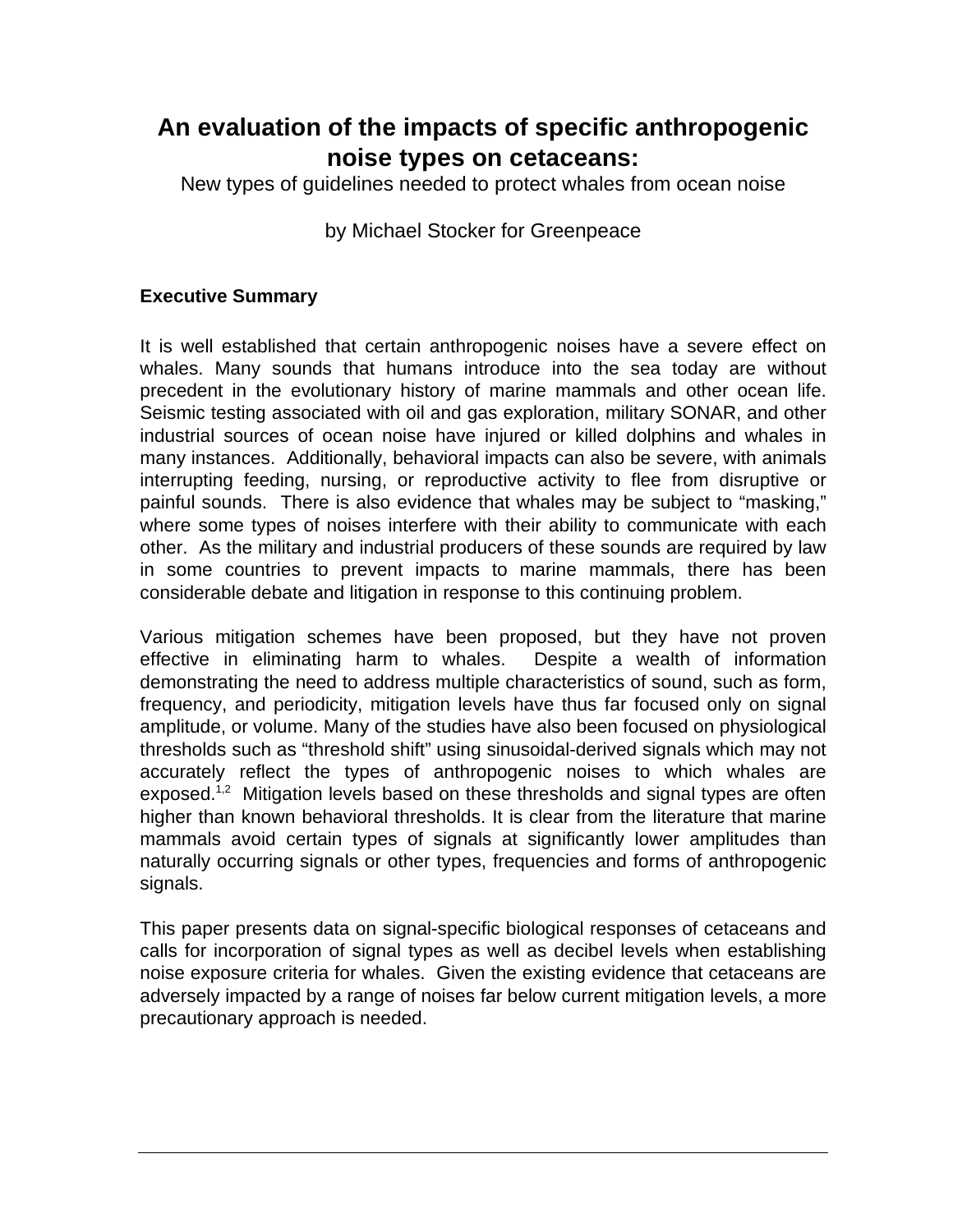# **An evaluation of the impacts of specific anthropogenic noise types on cetaceans:**

New types of guidelines needed to protect whales from ocean noise

#### **Contents**

| 2.3 Phonotaxis – behavioral responses to introduced noise 5                                                                 |  |  |  |  |
|-----------------------------------------------------------------------------------------------------------------------------|--|--|--|--|
|                                                                                                                             |  |  |  |  |
|                                                                                                                             |  |  |  |  |
|                                                                                                                             |  |  |  |  |
|                                                                                                                             |  |  |  |  |
|                                                                                                                             |  |  |  |  |
| <b>Charts, Tables and Sounds</b>                                                                                            |  |  |  |  |
|                                                                                                                             |  |  |  |  |
| Common Ocean Noise Sources-Incidental Noises  18<br>Table 1<br>Common Ocean Noise Sources-Intentional Noises  19<br>Table 2 |  |  |  |  |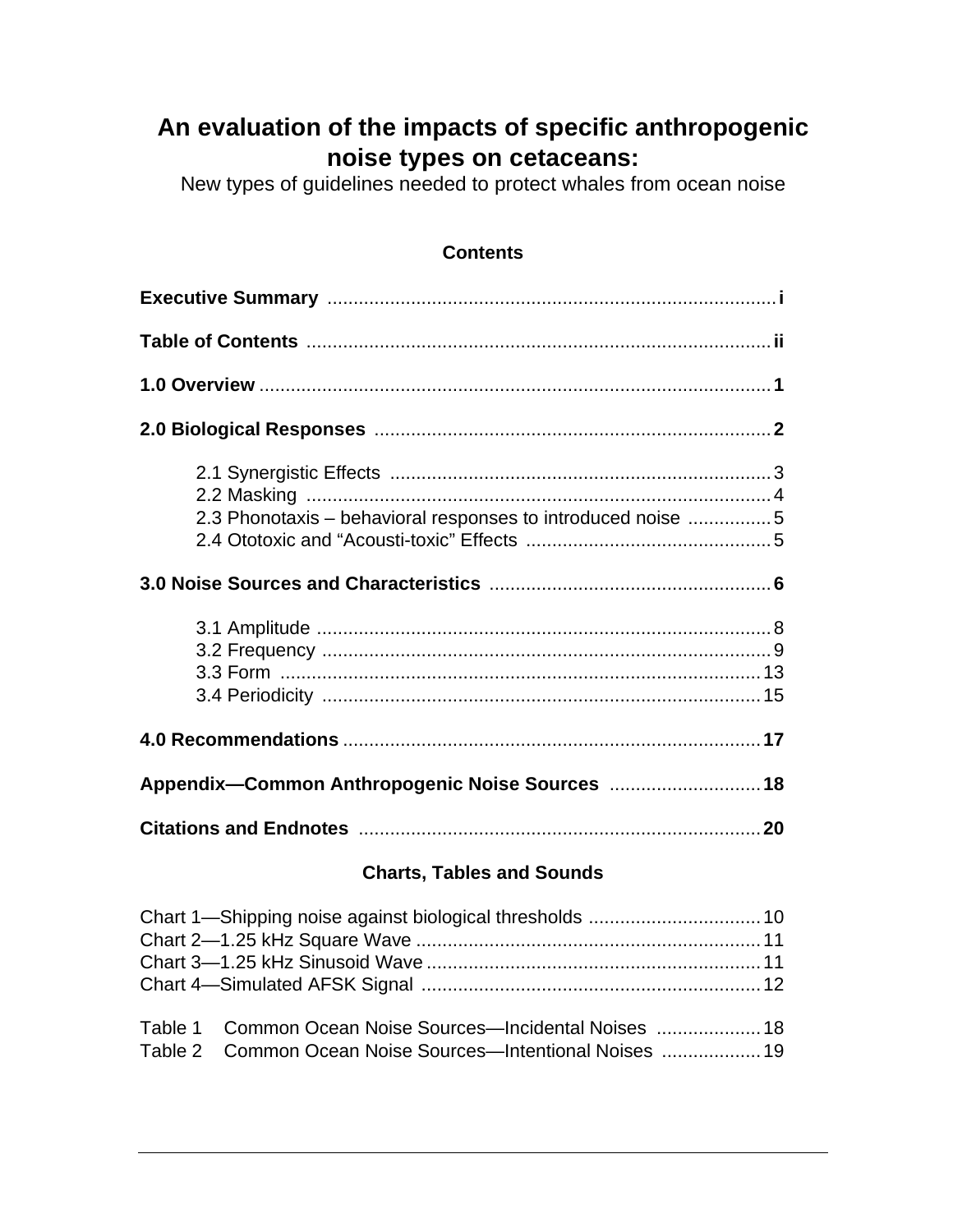#### **1.0 Overview**

The increase in human population density over the last 50 – 75 years has caused unexpected environmental impacts throughout the globe. The ocean, once believed to be so expansive as to be immune from the small scales of human enterprise is now a looming conservation concern. It is no longer enough to just manage commercial fisheries in terms of catch quotas and harvest practices; the very habitat of these fisheries needs to be conserved under the rubric of "ecosystem management." Considerations of predator/prey relationships, food stock viability, coastal wetlands management, toxic pollutants, bycatch, habitat protection, and global warming all play into contemporary fisheries management concerns.

This recent framing arose rapidly following the collapse of the long standing view that the ocean was both an unlimited food source and a bottomless dumping ground, which had resulted in unrestricted or poorly regulated ocean practices.<sup>3</sup> As fisheries catch levels increased and the effects of accumulated ocean dumping and runoff grew more visible, it became rapidly clear that the ocean was more vulnerable to human activities than was once thought. Problems with sustainable yields became apparent as the various commercial fisheries ceased being economically viable due to low catch rates.<sup>4</sup> But other eco-system problems such as the impacts of ocean plastic refuse on zooplankton,<sup>5</sup> mercury concentrations in animal tissues<sup>6</sup> and depletion of coastal wetlands<sup>7</sup> came as more of a surprise because these elements of the ecosystem became evident only through broader examination of the interdependence of commercial fisheries and the habitat that supported them.

One of the more recent surprises is the impact that human generated noise has on marine ecosystems.<sup>8</sup> Despite decades of ship-shock trials, naval training exercises with explosives and even ocean-based atomic bomb tests, significant public concern with the potential environmental impacts of anthropogenic noise did not arise until the introduction of the Acoustic Thermography of Ocean Climate (ATOC) program (originally proposed in the early 1990's).<sup>9</sup> Leading up to ATOC, the Heard Island Feasibility Test (HIFT) was done without public scrutiny, and the researchers did not notice any adverse impacts on marine mammals.<sup>10</sup>

Neither of these programs seemed to have an immediate catastrophic impact on marine mammals, but the question was raised as to whether the increase in the ocean noise floor as a consequence of ATOC and other introduced noises might have a long-term deleterious effect on ocean habitat. Nonetheless, the ways that anthropogenic noises affected ocean habitat were not deeply studied or understood, so human acoustical engagement in the sea continued to increase – with nominal consideration for the biological impacts that these engagements might have.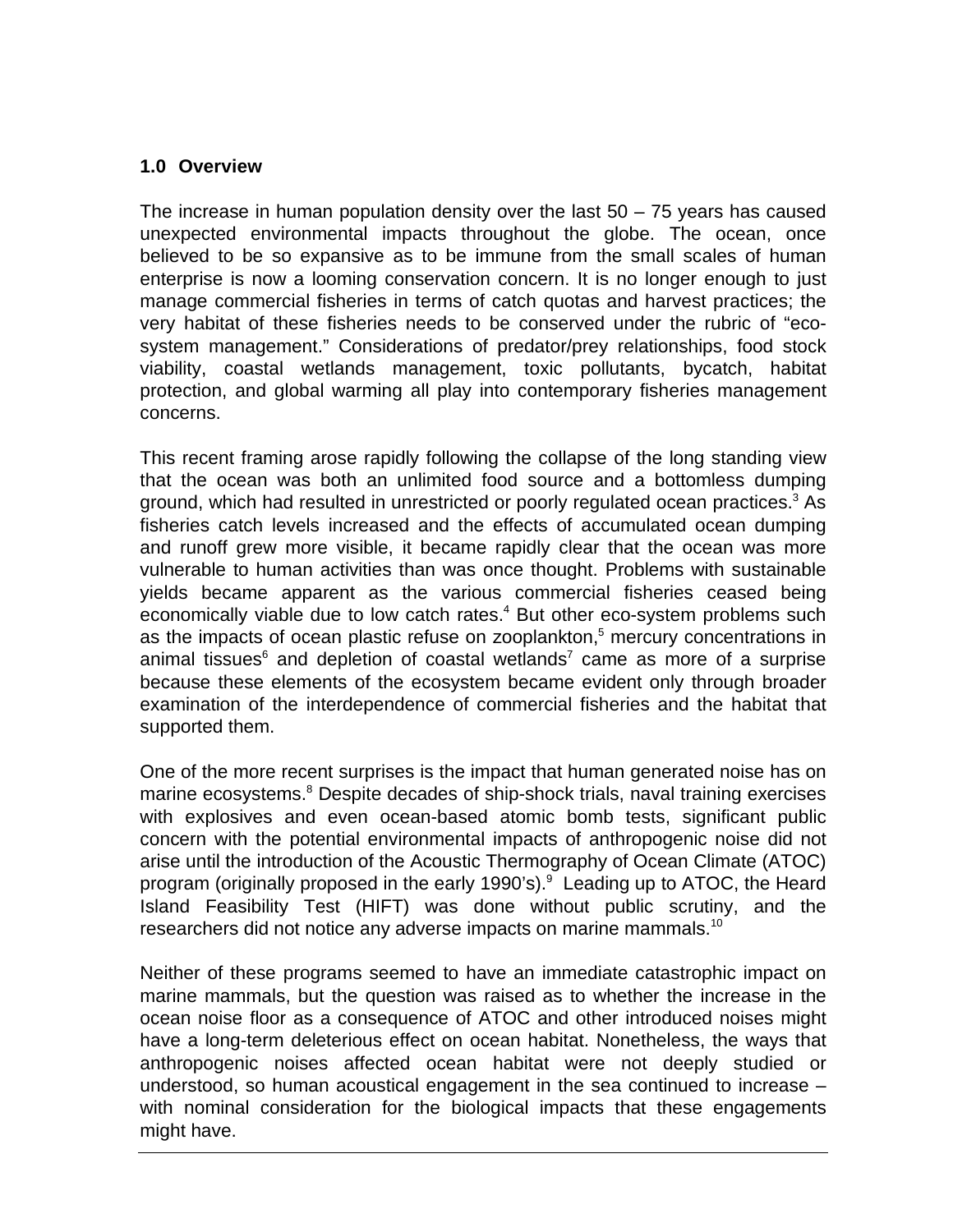In 1996 the US Navy began a process of public scoping meetings to develop an Environmental Impact Statement on the global application of [Low Frequency Active](http://www.greenpeace.org/usa/assets/binaries/lfa-simulation)  [Sonar,](http://www.greenpeace.org/usa/assets/binaries/lfa-simulation) submitting a Draft Overseas Environmental Impact Statement (SURTASS LFA DOEIS/EIS) by July 1999.<sup>11</sup> Perhaps it was a matter of timing, or the global scope of the project, but this document caught the attention of the American public who came out in huge numbers to object to the program.<sup>12</sup> Public alarm with SURTASS and related programs was increased by the March 2000 mass stranding event of beaked whales in the Bahamas as a consequence of U.S. Naval exercises.<sup>13</sup> The Bahamas event provided the most compelling evidence to date that Active Sonar has the potential to be ototoxic to whales. The event also illuminated the distinct differences between the effects of Low Frequency Sonar being proposed in the SURTASS LFA program, and the new tactical Mid Frequency sonars responsible for the beaked whale mass stranding.

In the SURTASS LFA program, the mitigation level was set at a Received Level  $(RL)$  of 180dB (re:1 Pa).<sup>14,15</sup> Meanwhile, the received levels in the Bahamas stranding were either "well below 180 dB" <sup>16</sup> or between 160 dB and 180dB<sup>17</sup> – in any event, generally below the SURTASS LFA mitigation level of 180dB.

This disparity between mitigation levels and biological response levels to different signal types is but one indication that marine mammals respond to many characteristics of anthropogenic noise. Received level is but one characteristic, and is less strongly correlated to behavioral response than other factors. Nonetheless recommended mitigation levels often tend to hinge on exposure levels alone, without regard to other signal characteristics.<sup>18</sup>

This paper will examine various types of anthropogenic noises framed by how the noises evoke biological responses in various marine mammals or how the noises might interfere with biologically significant communication channels. Based on this examination, the paper makes recommendations for better crafting mitigation criteria to match biological responses based on the characteristics of the specific noise.

#### **2.0Biological Responses**

For purposes of this examination, "biological responses" are grouped into four categories based on how readily observable the response is. There will necessarily be overlaps in these categories, as well as ambiguity in observable responses in any of the categories. These ambiguities are a product of many aspects of the observation including time frame and duration of the observation; natural or captive settings; habituation to the stimulus; learned responses from prior situations or signals that influence exposure in the observation setting;<sup>19</sup> assumptions by the observer; other complexities of the observation settings, and the simple fact that the subjects are animals, not input devices.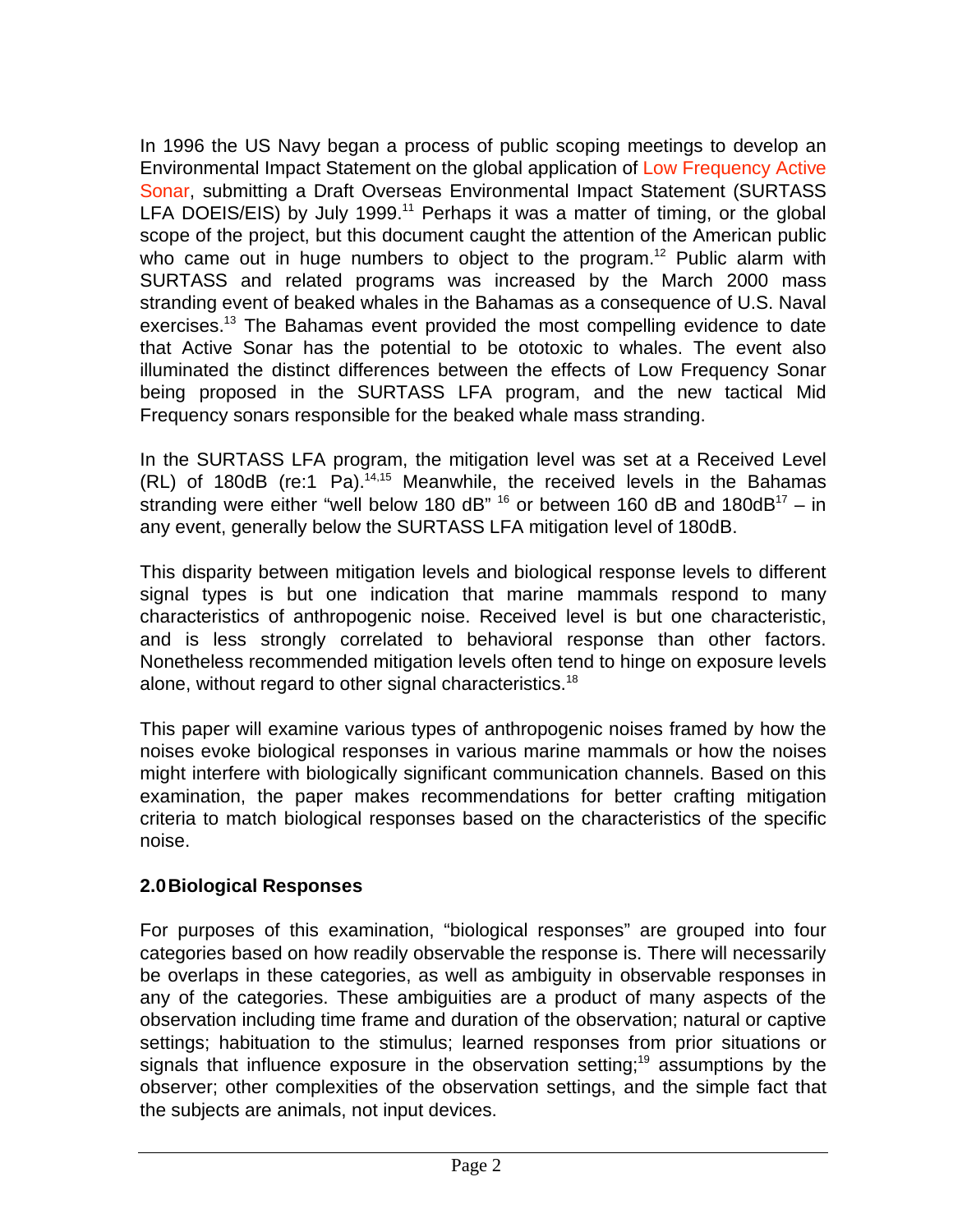Subject to these caveats, the biological response categories for the purpose of this paper are: Synergistic effects; Masking of biologically significant sounds; Phonotaxis – such as startle and avoidance responses and other cognitive effects of harassment; and ototoxic responses including temporary threshold shift and permanent tissue damage.

#### **2.1Synergistic Effects**

Synergistic effects of anthropogenic noise exposure are the most difficult biological impact to observe or measure. This is aggravated by the fact that there are few known baselines from a time when wild animals were not subjected to anthropogenic noise. Synergistic effects, by definition, are not clearly defined, but include everything from the compromise of the individual organism as a product of synergistic external stressors, to population declines due to habitat compromise or displacements (and the consequent synergistic effects on the individual organisms). This later synergistic condition has been observed when animals abandon an area subject to noise, repopulating it after the noise source is removed.  $20$  In this case the area in question was Guerrero Negro Lagoon in Baja California, abandoned by gray whales during the operation of salt works in the lagoon and repopulated after the salt works were shut down.

Determining the synergistic effects of noise on health is not as clear cut. While markers for stress such as cortisol levels in the blood or plasma catecholamine in urine are cues to the fact that an animal is subject to short or intermediate term health effects, $21$  tracking the effects of temporary but periodic noise exposures in the long term is highly challenging and often inconclusive, particularly in wild populations. Similarly, determining the synergistic effects of chronic, persistent or increasing noise, (such as the increase in ambient noise levels in the sea due to shipping noise) is difficult because there are few opportunities to study established control populations in an ocean increasingly saturated with shipping noise. This may be changing through "common sense" mitigations such as relocating shipping lanes away from sensitive resident marine mammal areas. Efforts akin to this may provide some much needed data on the effects of shipping noise and the recovery of resident populations.<sup>22</sup>

As a consequence of the inconclusive nature of synergistic effects of noise on animal welfare, mitigation policy may often fall under the rubrics of "common sense" or "how would you like it if…" qualified by what is known about the subject species' hearing and vocalization ranges.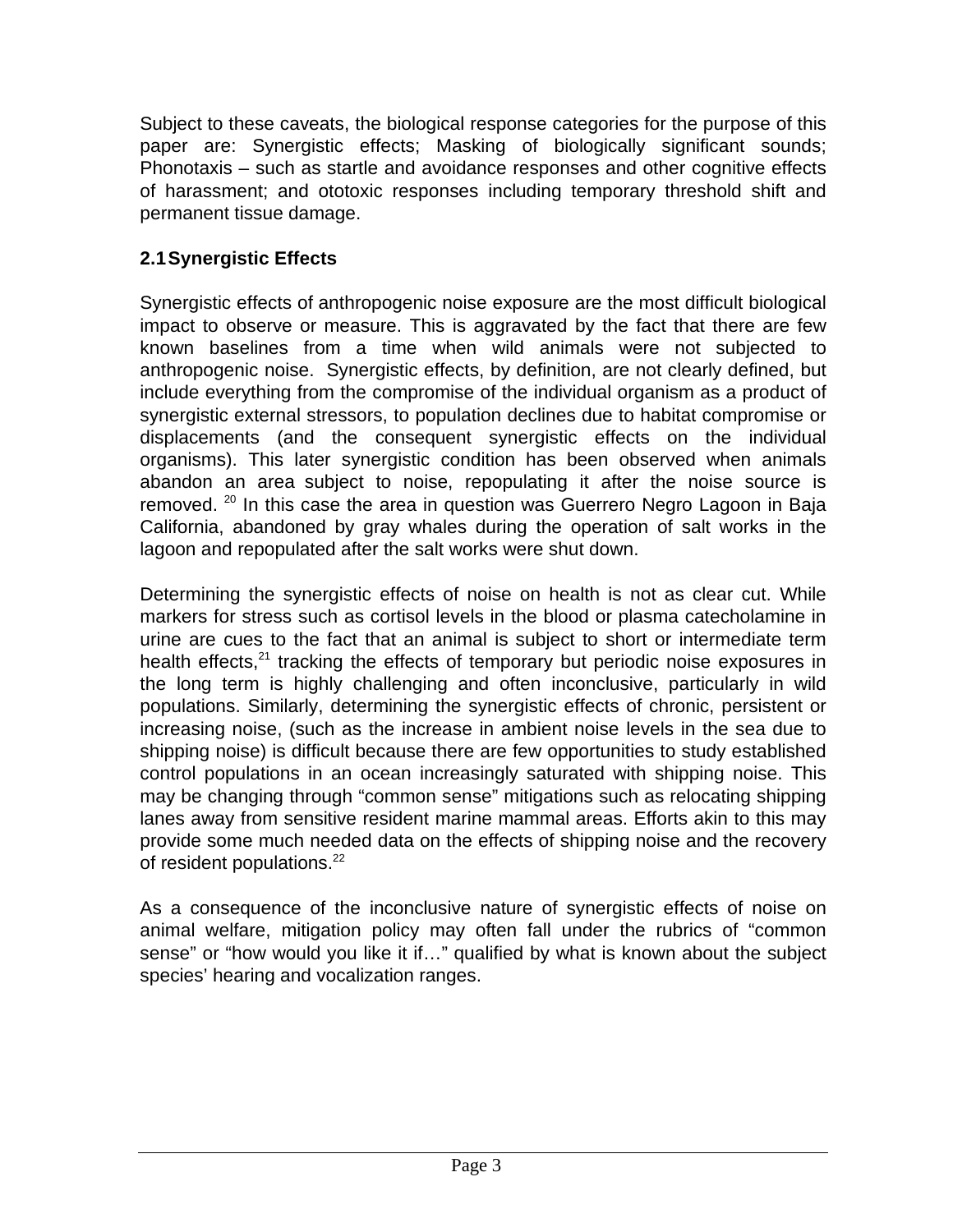

#### **2.2 Masking**

Masking concerns about introduced noise are framed either in terms of interference with animal communication signals, or interference with other biologically important signals such as the important sounds of habitat dimensions, sources of danger, or the sounds of predators or prey. In a captive setting, a beluga whale modified its vocalizations to accommodate natural noise source masking, <sup>23</sup> so there is likely some latitude to adapt to variable noise levels in the sea by other species as well. In this case the beluga shifted its vocalization frequency out of the range of dominant ambient noise.

For high frequency echolocation and social vocalizations of odontocetes, this may be a common adaptation, but in the low frequency, long distance vocalizations of mysticetes, changing the frequency of the communication channel is less of an option.<sup>24</sup>

A starting point in the evaluation of masking effects involves establishing the ranges of biologically important sounds of the subject animals – from vocalizations, communication channels, and passive acoustical evaluation of their environment.<sup>25</sup> This information may be used as a "base sheet" to overlay "received levels" of anthropogenic noise to determine where the respective ranges overlap in frequency and amplitude. The effectiveness of this strategy is based on the assumption that the subject animals segregate useful biological sounds through frequency and amplitude discrimination only.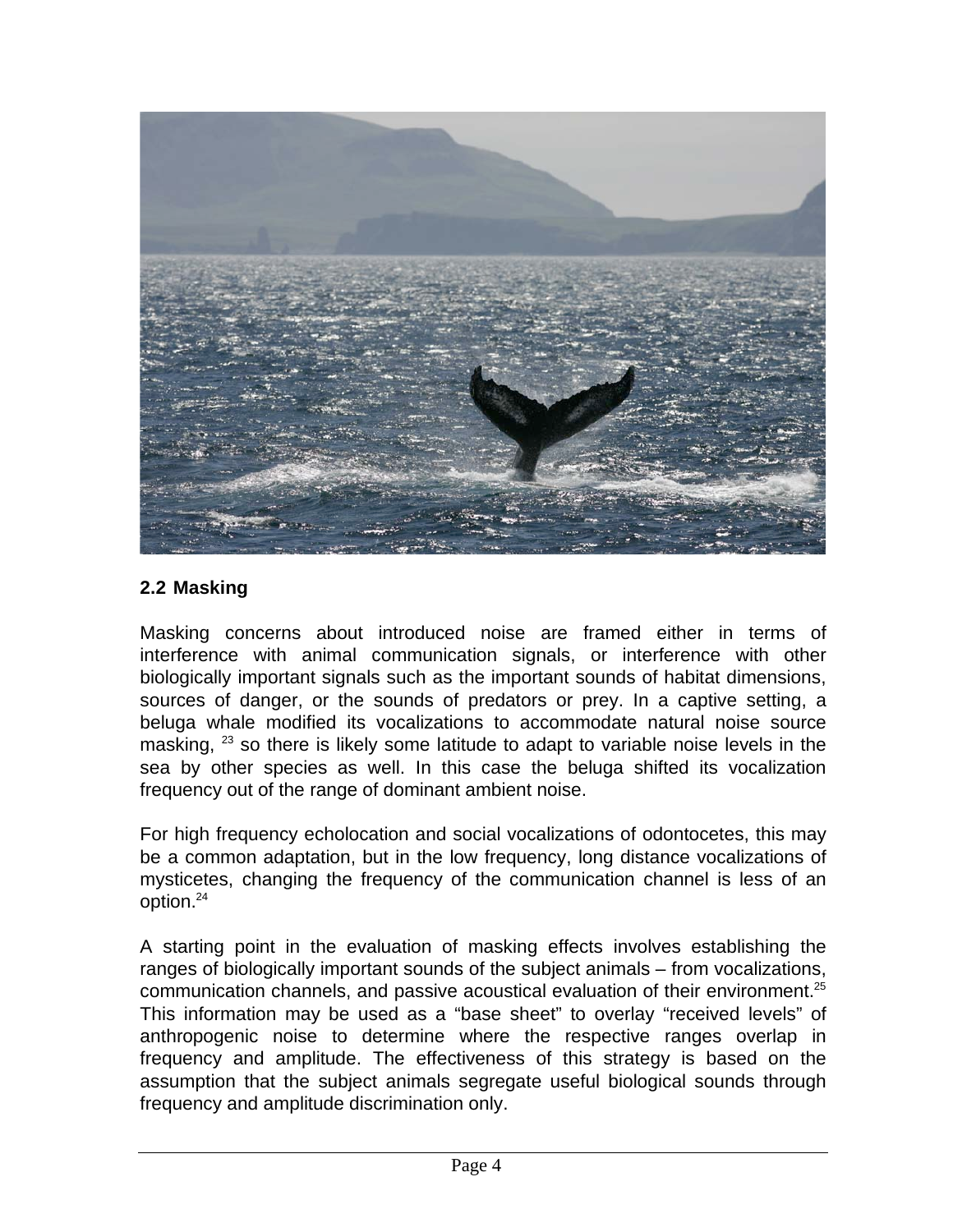#### **2.3 Phonotaxis** – **behavioral responses to introduced noise**

Phonotaxis is a response to an introduced noise that can be noticed by observing behavioral changes in the subject animal as a consequence of the noise. Behavioral changes can include aversion/avoidance, attraction, or modification of ongoing behaviors. Any of these behaviors represent a potential risk to the extent and the degree of the particular response. In the simplest terms, any of these behaviors expend an animal's "natural response energy budget" as a consequence of an "unnatural" stimulus. There is a biological cost when an animal needs to modify its behavior or divert from its natural course of travel to avoid noise.<sup>26</sup>

Behavioral responses are accompanied by changes in metabolic functions, such as respiratory and heart rates, and other metabolic stress responses. The threshold for any behavioral response is not necessarily predictable; threshold of ototaxis correlates to activity. A group of whales resting quietly would seem more likely to be disturbed by human activity than whales that are actively engaged in feeding or interacting in social activities.<sup>27</sup> The behaviors stimulated by a particular noise may also not be predictable: a noise that an individual animal avoids in one instance may attract another individual in another. This accounts for the variability in net-predator sea lion responses to Acoustic Harassment Devices (AHD) that are effective only until the sea lions habituate to them, at which point they become "dinner bells" for them. $^{28}$ 

#### **2.4 Ototoxic and "Acousti-toxic" Effects**

It is not surprising that marine mammals are vulnerable to ear damage due to explosive blasts, $29$  though it was initially surprising that modern tactical sonars were powerful enough to cause the deaths of whales.<sup>30</sup> As powerful as they are, the manner in which intense sounds cause tissue damage is still not entirely known. There is evidence that powerful low frequency signals can resonate cavities within the bodies of the animals. There is also evidence that physical damage can be caused by the animal's reaction to the noise – regardless of frequency.<sup>31</sup> The existence of both of these possibilities points to a need to evaluate auditory thresholds as well as the mechanical effects of high energy noise on the marine mammal body.

The most dramatic evidence of ototoxic and acoustic-toxic effects has come in the form of multi-species stranding incidents or other unusual mass-avoidance behavior. These have been most often associated with naval [mid-frequency](http://www.greenpeace.org/usa/assets/binaries/53-c-sonar-good-level)  sonars.<sup>32</sup> But premature hearing loss in marine mammals caused by chronic or occasional exposure to loud sounds such a[s seismic airgun surveys](http://www.greenpeace.org/usa/assets/binaries/airguns-and-echosounders)  $33$  or just high levels of anthropogenic ambient noise  $34$  may also result in the same outcome – premature mortality.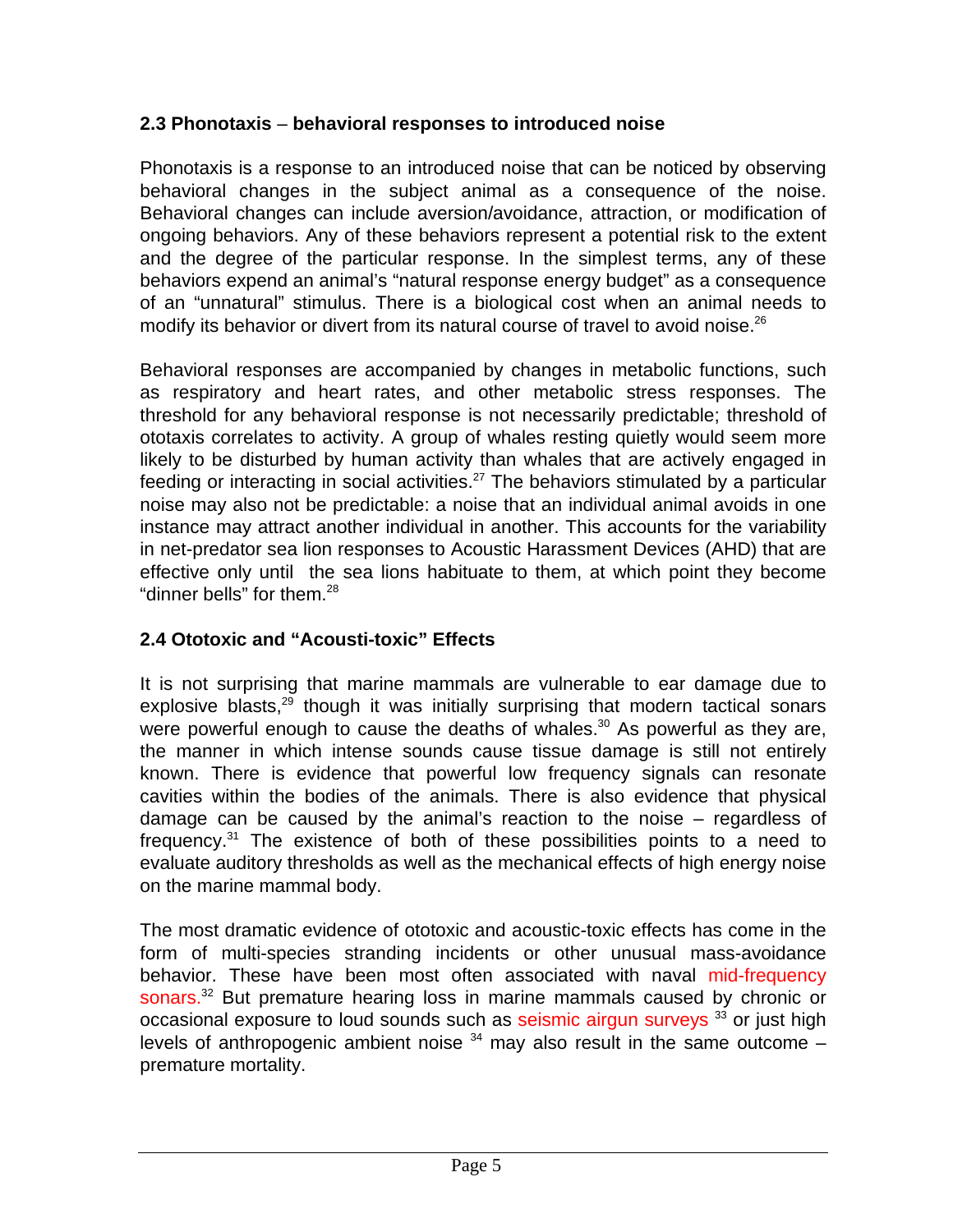

#### **3.0Noise Sources and Characteristics**

The "natural" ocean is not necessarily a quiet place: weather conditions, waves, turbulence, seismic events, and biological noises are but a few of the contributing factors to ambient noise in ocean ecosystems.<sup>35</sup> Some of these noises can be relatively loud, such as earthquakes, volcanic activity and the breaking up of sea ice. As these sound sources have been integral to the ocean ambient noise levels throughout the evolution of sea life, however, sea animals have presumably adapted to them. Only within the last 100 years or so has human enterprise contributed to the oceanic soundscape – with noise sources that can be equal to or significantly louder than natural sounds. While animals may have the ability to adapt to some of these sounds, adaptation may be a consequence of the introduced sound's similarity to natural sounds.<sup>36</sup> The sound's characteristics may also be within the range of natural sounds that do not interfere with the animal's necessary acoustic cues.<sup>37</sup> But it is clear that biological adaptation to anthropogenic sound is not always possible.

 The much quoted "Ross Prediction" alerted us to the fact that ocean ambient noise as a consequence of shipping would increase by 0.4 dB/year from 1950 – 1975 (10dB increase in the 50Hz band) and that low frequency noise in the North Pacific deep sound channel increased 15 dB from 1950 - 1975. <sup>38</sup> Ross was only accounting for shipping noise and did not predict the development of new acoustic technologies or the increase in human uses of the sea in addition to shipping – such as increased dependence on submarine communication for national security,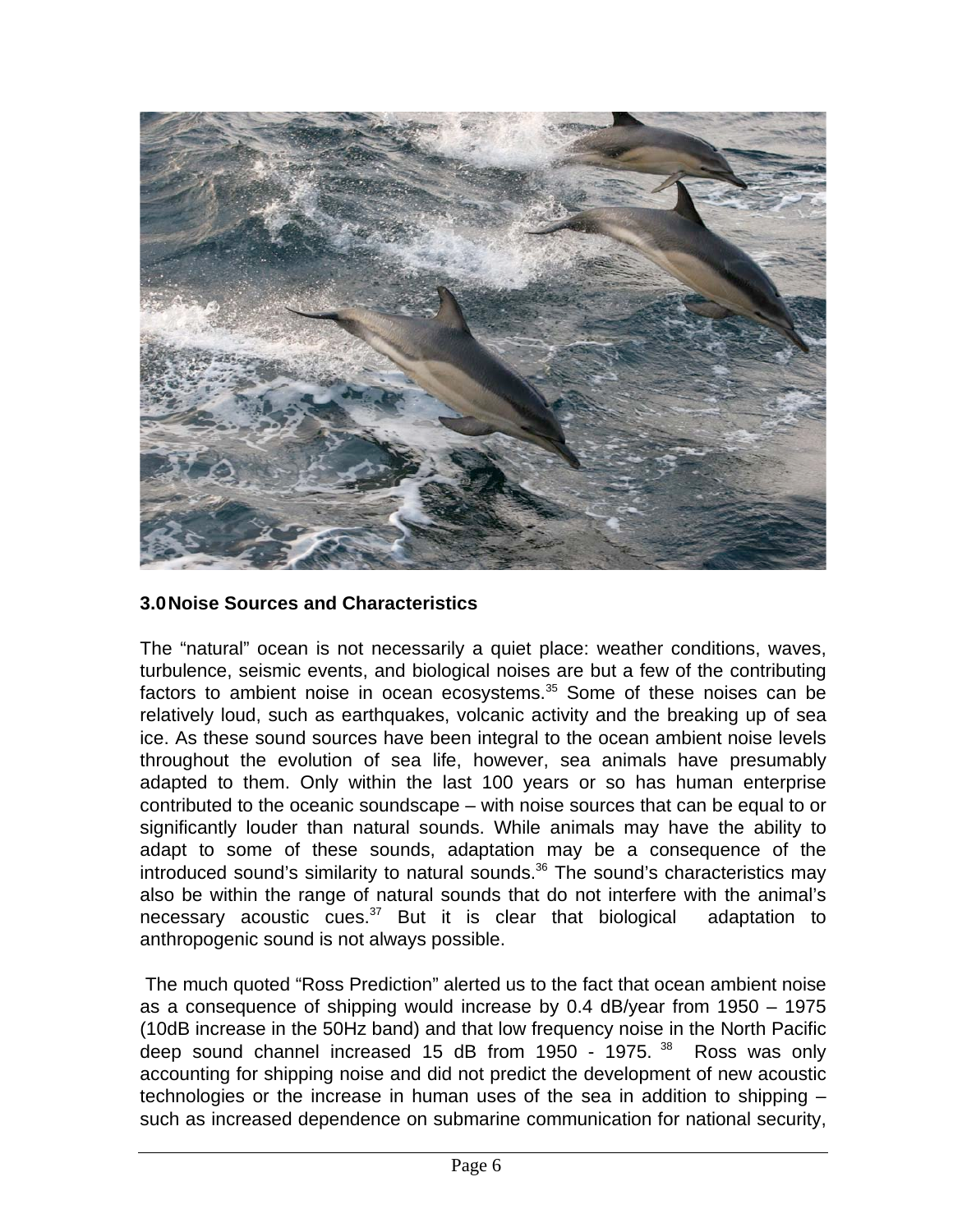the expansion of seismic survey noise in the search of outer continental shelf oil reserves, or the acoustical consequences of offshore industrial processing. Had he anticipated these additional sources of noise, his predictions would have been more even more alarming.

Anthropogenic noise can be grouped in two categories "intentional" and "incidental" noises. (Partial list in Appendix Table 1 and Table 2, respectively.) These categories help define mitigation strategies, inasmuch as intentional noises might be tailored for reduced biological impact. Incidental noises, on the other hand, can only be mechanically attenuated or timed to occur for least biological impact.

The dominant sources of ocean noise pollution are:

- Military operations, including communication, surveillance, navigation, sonars, transportation, and "ordinance" (explosives).
- Ocean seismic exploration and mapping.
- Commercial cargo vessels including propulsion, hull coupled mechanical noise and navigation sonar.
- Petroleum and minerals extraction, including drilling and mining operations.
- Marine based civil engineering projects such as bridge building and pipelines.
- Offshore industrial processes such as factory boats and Liquefied Natural Gas plants.
- Marine fisheries and aquaculture including processing, trawling, and use of "Acoustic Harassment Devices (AHD's).

Each of these sources produces an array of noises that compromise various environments in the sea – from ports and harbors, to coastal waters, to the deep sea.

The sounds produced by these sources are not just "noise," rather they can be qualified by characteristics of amplitude, frequency and bandwidth, form (impulse or burst, fast rise time, sinusoidal, ramped or square wave) and periodicity (single event, pulsed or rhythmic, intermittent, or continuous). These characteristics are all features of how a given noise is used (e.g. for long or short distance communication, surveillance or biological deterrence). Each of these characteristics will also have some bearing on how the sound induces biological responses in various marine mammals.

When crafting mitigation guidelines for anthropogenic noise, the subject noise needs to be evaluated by how it induces the biological responses outlined in Section 2 above in terms of these characteristics.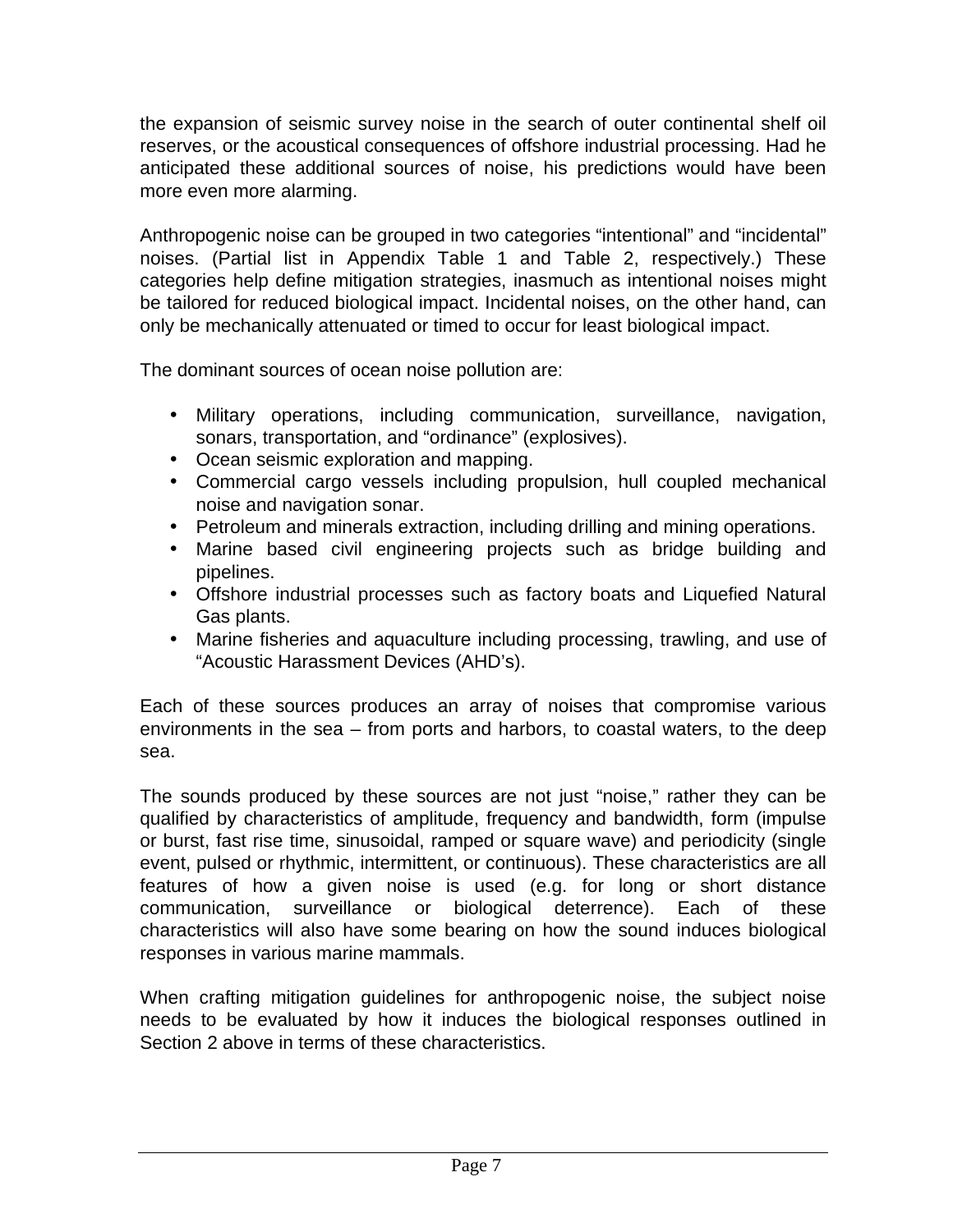

#### **3.1 Amplitude**

Of primary concern in the evaluation of any sound is whether it is loud enough – or has enough amplitude—to detect. Amplitude plays into the detection "threshold" or sensitivity of the receiver. Any receiver – biological or technological – will have a limited dynamic range, defined as the range between the detection threshold and the overload or "saturation" threshold. The favorable operating range for receivers rides comfortably between these extents with enough gain to hear above the noise, and enough "overhead" to handle signal transients. Any noise (unwanted sound) will limit the dynamic range of the receiver by how much it impinges on the receiver's dynamic range – up to the point where the noise meets or exceeds the overload threshold of the receiver. Technological receivers can often be adjusted at overload to accommodate the saturation point. Biological receivers do not adjust as easily or recover as readily and may become temporarily or permanently damaged at the overload point.

Until the introduction of anthropogenic sounds in the ocean, overload was not a common concern for biological receivers. Thus any noise that approaches or exceeds the amplitude of naturally occurring sounds should be evaluated for mitigation.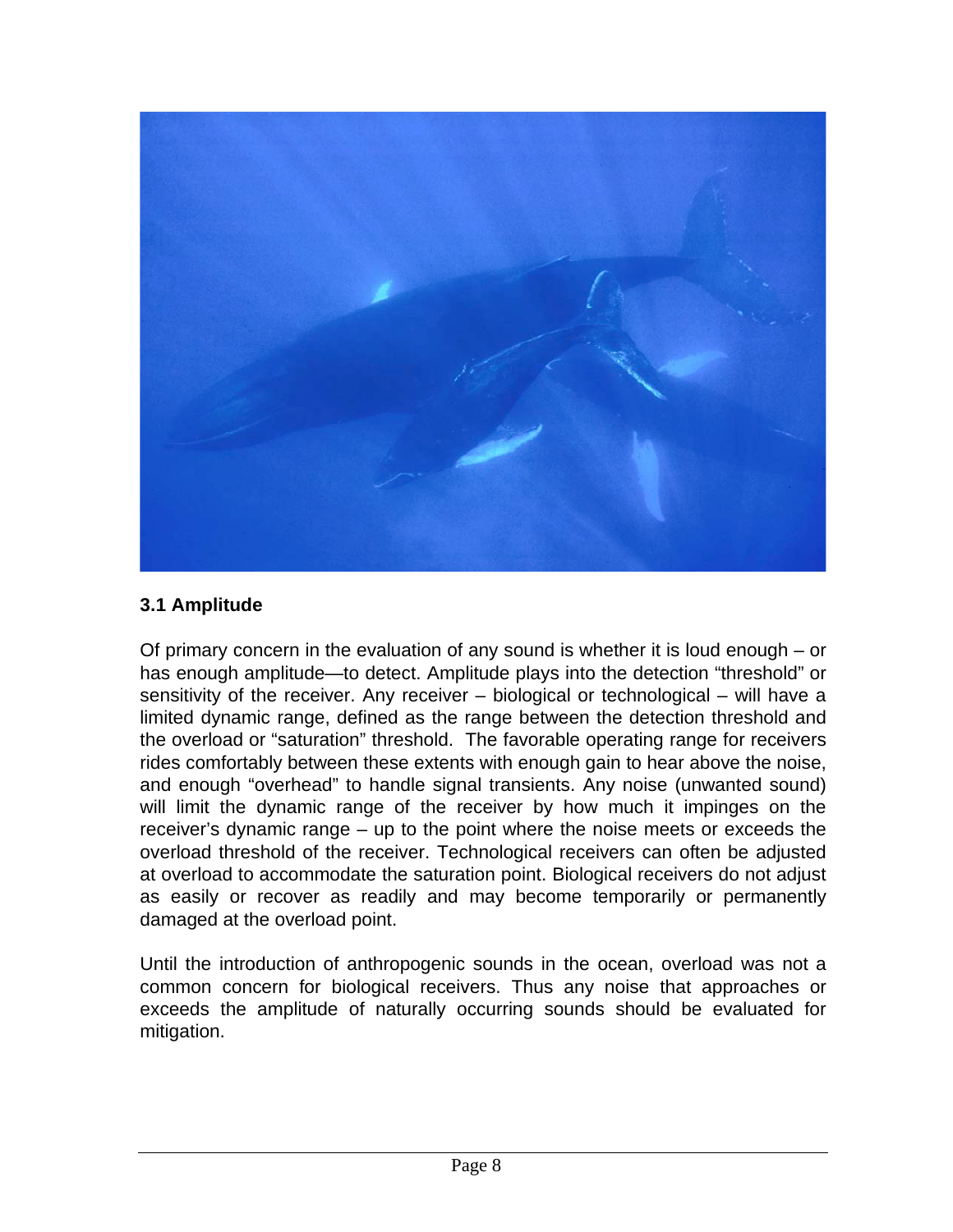#### **3.2 Frequency**

An obvious categorization of noise sources after their amplitude is their frequency and band width. Human sound perception priorities typically group sound frequencies into "Infrasonic," "Sonic," and "Ultrasonic" categories—describing frequencies that are below human pitch discrimination, within human pitch discrimination range, or above our ability to hear. From the standpoint of animal communication these human oriented categories are arbitrary. Thus, by loose convention, marine mammal communication sounds fall into three general bands established by their biological purposes: low, mid and high frequencies. Low frequencies are typically considered 1kHz and below – corresponding to the long distance vocalizations of Mysticetes. The mid frequency band lies between 1kHz and 10kHz, corresponding to short range social signals of both Mysticetes and Odontocetes. High frequencies begin at around 10kHz and extend up to 200kHz; they are used for short-range echolocation and perhaps communication.

Receivers by necessity are limited in the frequencies and width of their "pass band." The pass band is the frequency range of signals that a receiver can "hear." Signals below or above the pass band frequencies are "rejected" or not heard. A limited pass band allows for the required information to be processed without interference from noise outside of the pass band. Technological receivers often have finely tuned pass-bands tailored to their specific purpose. With the exception of a few anurans and arthropods, $39$  biological pass-bands are typically fairly wide, admitting signals for multiple purposes, from communication, to hunting or foraging, to surveillance. Mammalian hearing is prioritized (perhaps uniquely)<sup>40</sup> to frequency by way of their cochlea. It is not uncommon for mammals to have a 7 – 9 octave pass-band.41, 42 This wide pass-band allows for diverse use of sound perception but also exposes them to a broader range of noise interference.

In the simplest terms, the potential for biological response occurs when the frequency of introduced signal is above the auditory threshold of the subject animal's perceptual band (see Chart 1). The extent of the biological response will be somewhat dependent on how far the signal sits above this threshold – from the animal "noticing" or being aware of the signal, to the signal masking biologically important sounds, to the signal interfering with or distracting the animal's 'normal' behavior, to the signal damaging the animal's hearing system or tissues (as in Sections 2 above). The two ship spectrograms in Chart 1 illustrate broad band continuous noise sources against the auditory thresholds of bottlenose dolphin Tursiops truncatus<sup>43</sup> and the humpback whale *Megaptera novaeangliae*<sup>44</sup> (model derived). The chart has a logrhythmic display of frequency along the "x" axis, and signal amplitude on decibels (re:1 Pascal) on the "y" axis. For level reference, the chart also includes contoured level indicator lines across the entire chart spectrum. (These contour lines are derived from ocean ambient noise levels found in G.M. Wentz<sup>45</sup> which refer to natural ambient noise levels as a consequence of weather conditions.) The chart illustrates that both ship noises have the potential to invoke any of these biological responses.<sup>46</sup>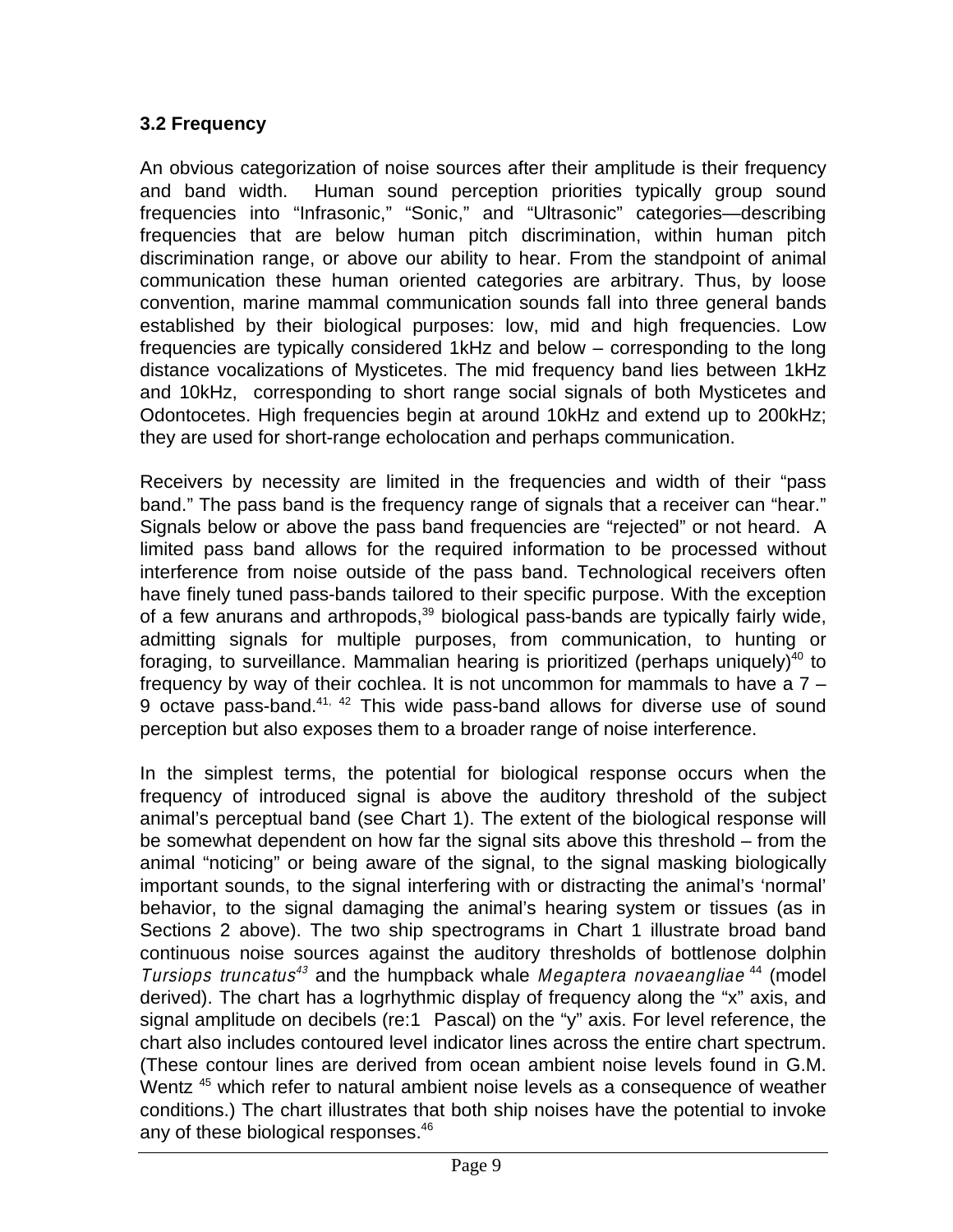**Ocean Noise Criteria Shipping Noise against BiologicalThresholds**



<sup>1</sup> MV Overseas Harriett 176m boat at 140 rpm.  $2$  MV Overseas Harriett at 86 rpm.  $3$  Tursiops truncatus from CS Johnson "Sound detection thresholds of marine mammals" 1967 Marine Bioacoustics v.2 Pergamon <sup>4</sup> Humpback whale estimated upper threshold from "Houser, D.S. et.al. "A bandpass filter-bank model of auditory sensitivity in the humpback whale." 2001 Aquatic Mammals 27:82-91. <sup>5</sup> ibid. Lower threshold. <sup>6</sup> Reference lines on this chart are derived from Wenz, G.M. "Acoustic ambient noise in the ocean: Spectra and sources. 1962 JASA v.34. Upper and lower bold lines are lower and higher natural ambient levels. Lighter lines are extrapolated from this data.

It is important to remember that any noise source with a fundamental frequency will also have a harmonic component which is a product of the complexity of the signal. The 1.25 kHz square wave spectrogram in Chart 2 illustrates this, inasmuch as the fundamental frequency at 1.25 kHz generates peaks on the odd-order harmonics. Combination and summation tones are also generated from the fundamental and the various harmonics – represented by the various peaks on the chart both above and below the fundamental frequency. (For comparison see Chart 3 "1.25 Hz sinusoid wave")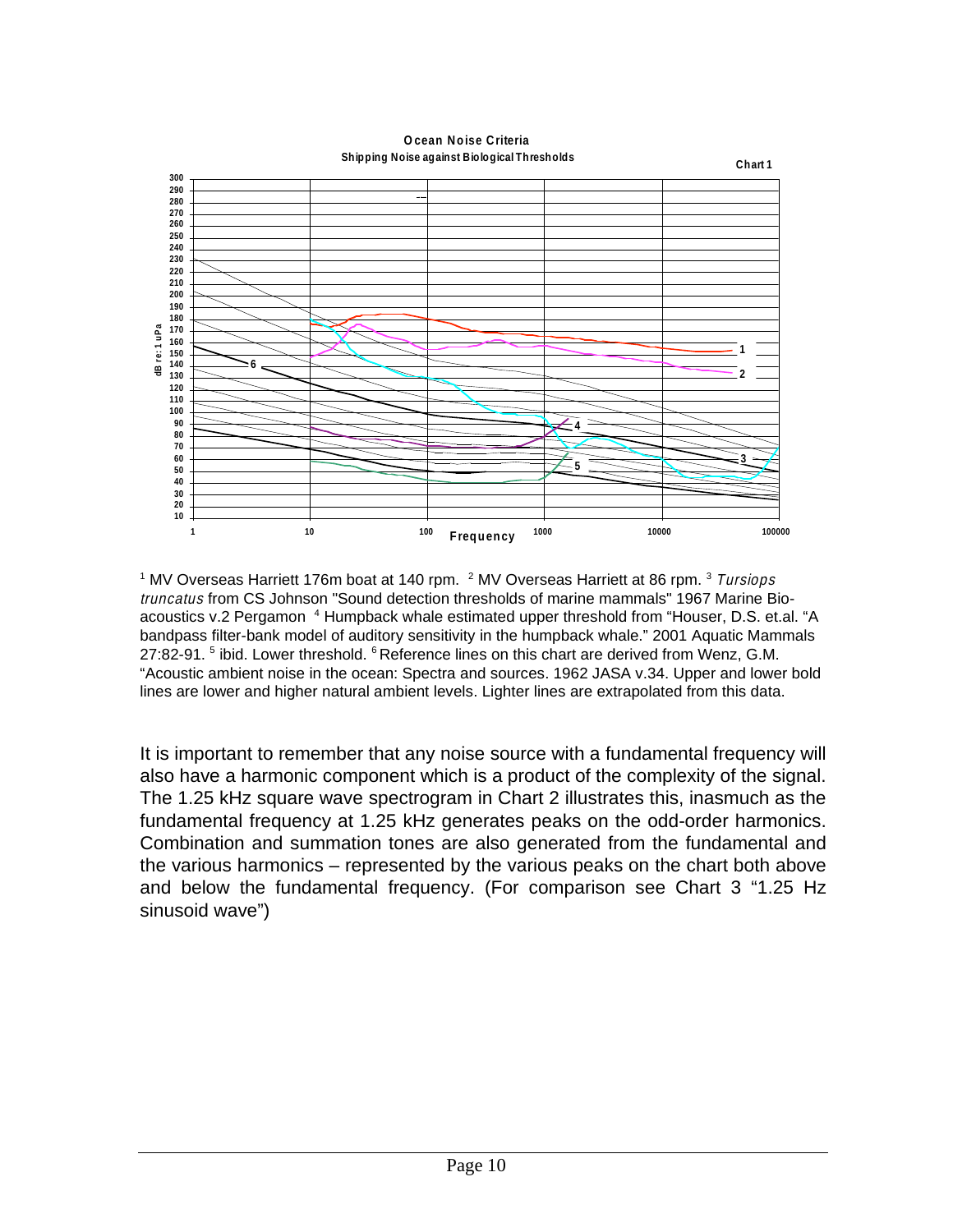**Ocean Noise Criteria 1.25 kHz Square Wave**



Broadband signals such as shipping noise, while complex, differ from narrow band signals inasmuch as any "harmonic content" in broadband signals are "buried" in the noise band.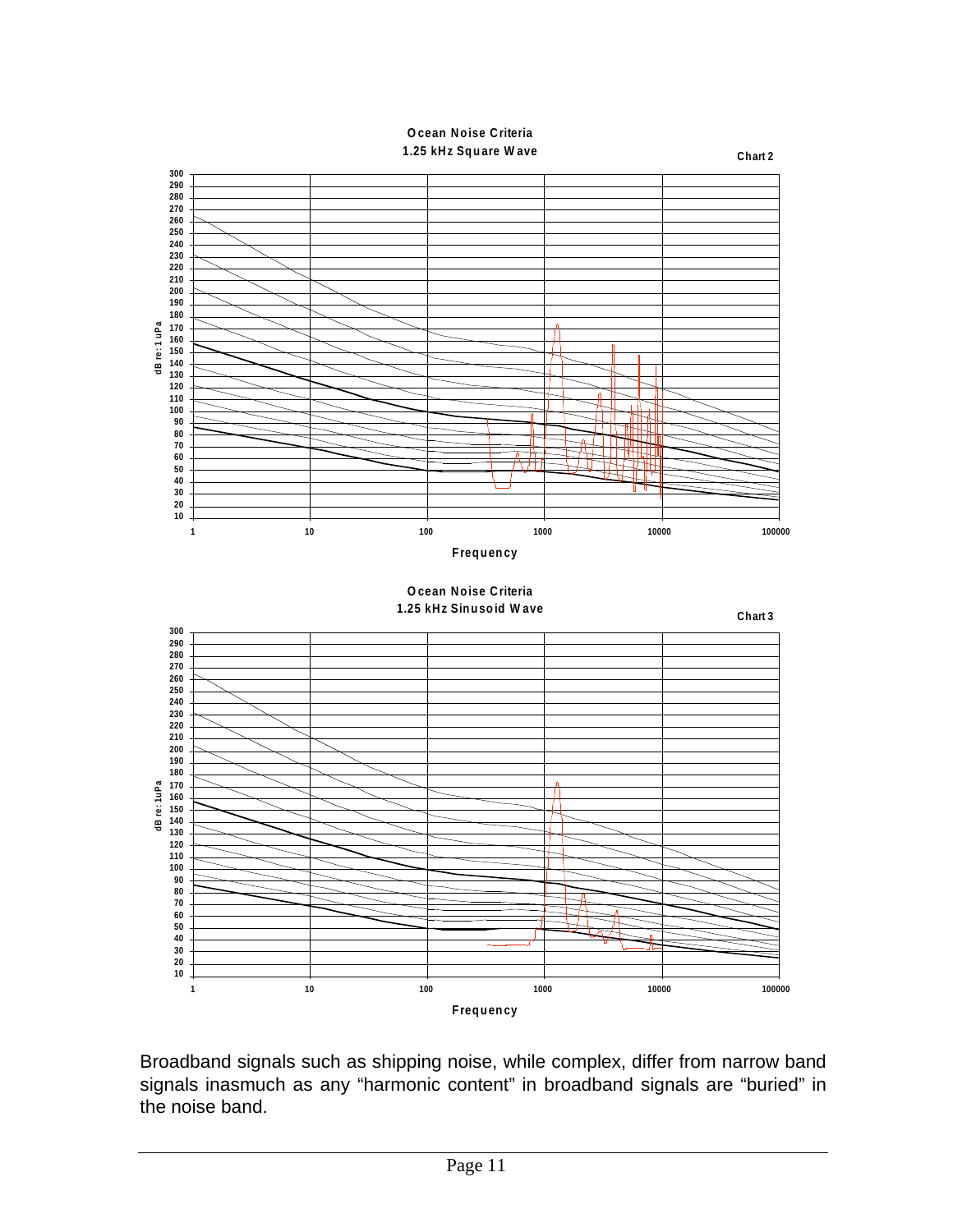More complex signals such as Audio Frequency Shift Key (AFSK) communication signals include the various frequencies defined in the code key, the interaction of the frequencies by way of summation and differential combination tones, and higher harmonics that are a product of the switching frequency between the tones, as well as the transients generated by the switching speed between the FSK frequencies. (See Chart 4)



The [AFSK signal](http://www.greenpeace.org/usa/assets/binaries/hlf-5-active-sonar) represented in Chart 4 represents an entirely new type of underwater acoustical signal that has no biological equivalency. While there is some history for the use of coding schemes that utilize "analog" signals such as the Dual-Tone Multi Frequency (DTMF) signals (as in the common telephone keypad signals), these "older" signal types use single or multiple sinusoidal tones to generate the key code which have some biological equivalencies.

The AFSK signal on the other hand is representative of [digital modulation schemes](http://www.greenpeace.org/usa/assets/binaries/afsk-page-link) characterized by very fast switching speeds, rapid signal rise times and combinations of "carrier" and "modulation" frequencies not found in nature. This is recognizable in Chart 4 by the high kurtosis (high variability in peak distribution) of the constituent frequencies.

High kurtosis signals are not found in nature and may bear a clue into the disturbing qualities of these sounds – both for humans as well as for marine mammals. In the "sound perception dominant" environment of marine mammals, these unnatural sounds may stimulate biological responses that cannot be predicted from what is known about common biological responses to simple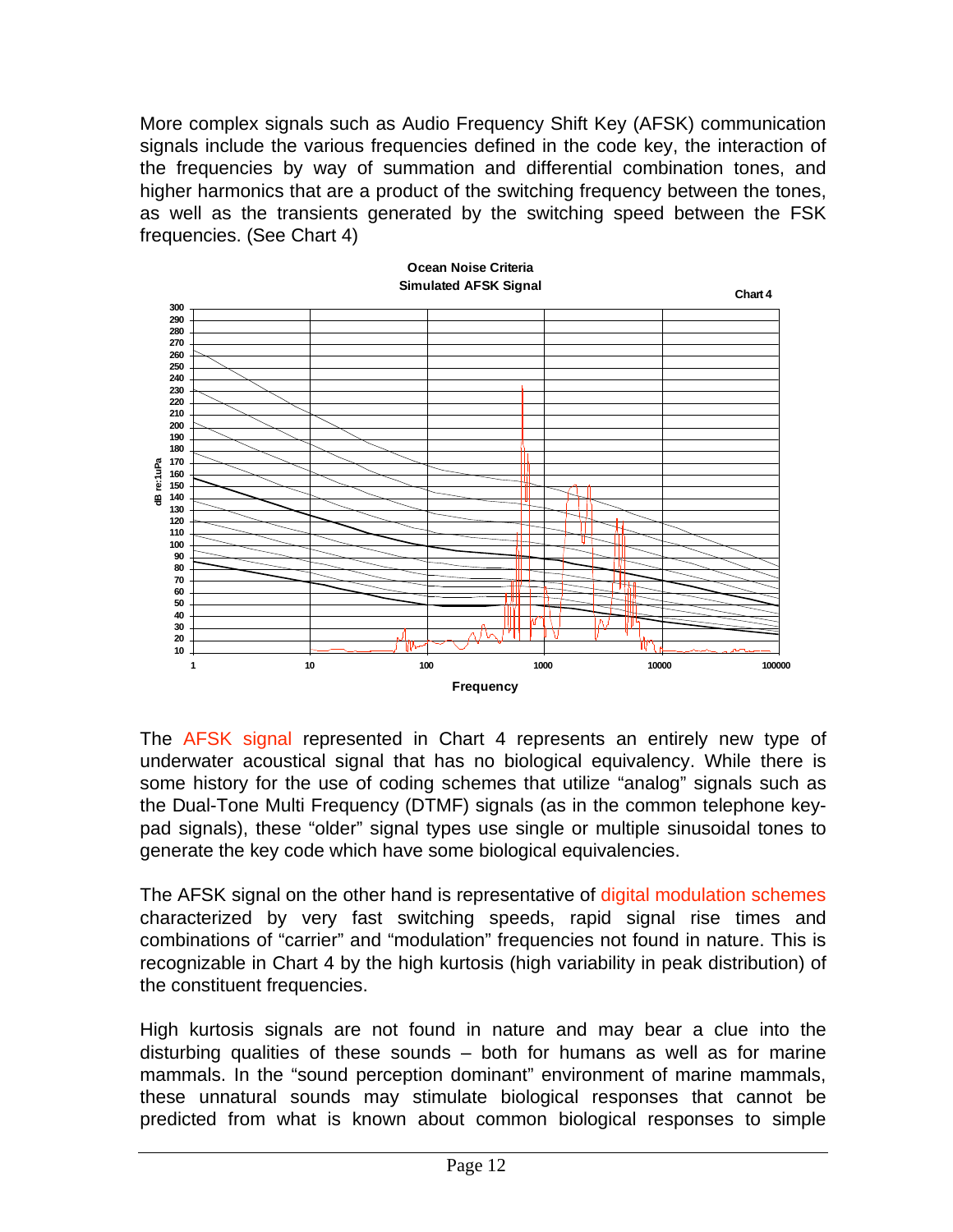frequency and amplitude cues found in nature, or established from sinusoidderived auditory threshold tests on captive animals.



#### **3.3 Form**

As indicated in the preceding section, for a signal of any given amplitude, frequency or bandwidth, not all sounds (or noises) are equivalent. Some distinguishing characteristics include: 47

- Wave form the shape of the amplitude of the signal over time. Typically referring to a single cycle, common synthesized forms include sinusoid, "square wave" and "sawtooth wave."
- Rise time the speed at which a signal increases in amplitude from some specified small fraction to some specified larger fraction of the maximum value.
- Crest factor of an oscillating quantity, the ratio of the peak value to the "root mean square" (RMS) value.
- Impulse response the time integral of force over the time interval over which the force is being applied.
- Envelope the time integral of the amplitude of an oscillating signal over the time interval over which the signal is being applied.

Each of these characteristics is found in all acoustical signals – whether biologically or mechanically generated, or electrically synthesized. The significant difference between biological sounds and anthropogenic sounds is in the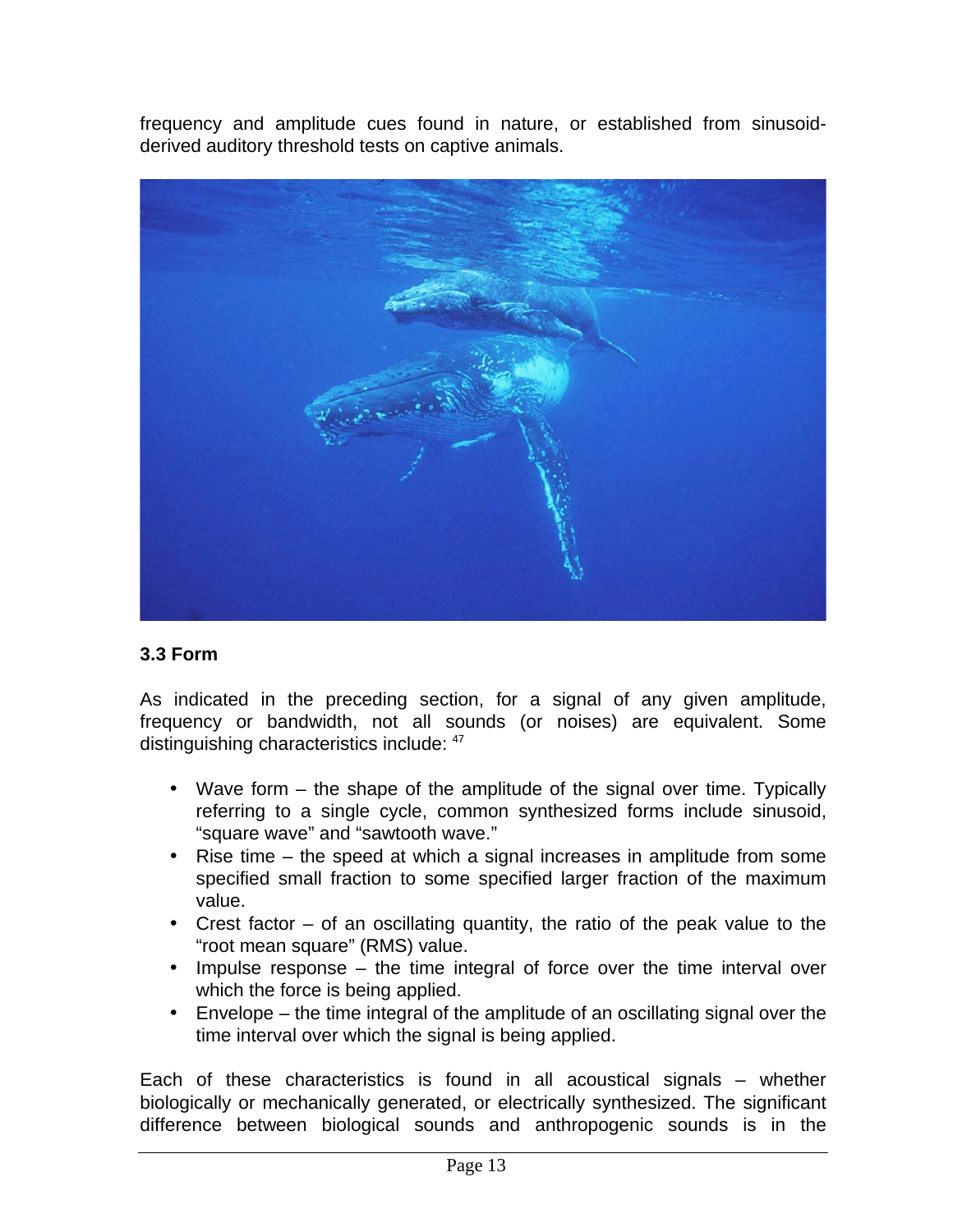quantitative range of each characteristic. Biological systems are constrained by qualities and characteristics such as acoustical compliance of tissues, acoustical compliance and impulse response of hearing organs, adapted range of sensitivity (based on habitat and niche), and required functional range within habitat and niche. Anthropogenic noise sources are not so constrained; they are as loud and persistent as the energy available to drive them, without biological limitations.

Cetacean vocalizations are either sinusoidal based tonal signals or broad-band impulsive sounds such as buzzing, creaks, bangs, pops and clicks. Tonal sounds are considered communication signals,<sup>48</sup> and impulsive sounds (often called "clicks") are used for echolocation and inspection.<sup>49</sup> These sounds can be produced separately or in combinations. 50 Some of these vocalizations can be quite loud, but we can assume that prior to the introduction of anthropogenic sounds into the marine environment that the range of cetacean bio-acoustic adaptations was suitable for the sustenance and evolution of their life; that the "very loud" signals were loud enough for their purpose, and that animals subject to hearing these signals have adapted to their amplitude.

Increasing evidence indicates that marine mammals have not so readily adapted to anthropogenic sounds. While human generated sounds may also include sinusoidal and broad-band impulsive sounds, these sounds are increasingly characterized by extremely fast rise-times, high crest factors, lengthy power envelopes and various frequency combinations that are entirely alien to nature.

Cetacean "drive fisheries" have been exploiting avoidance responses to such alien, human generated sounds for 500 years.<sup>51</sup> More recently, electronics-based submarine detection technology (ASDIC), the precursor to modern sonars, was used in the same manner. This system "…frightens the animals, which then swim very fast and near the surface, making them easier to see and tiring them more quickly." And "…many whalers reported that the sounds of the ASDIC appeared to irritate or frighten whales, and … that in the presence of ASDIC whales were more likely to bolt directly away from the boats rather than dodge or cut from side to side."<sup>52</sup>

There is no record of the received levels in these reports, or any mention of the signal form, but it is clear that the signals induced a negative biological reaction in the whales. Consistent with this are the catastrophic biological responses to Anti-Submarine Warfare (ASW) signals indicated in the Bahamas stranding – at levels between 160dB and 180dB.<sup>53</sup>

Other synthetic signals "like the sound of a computer modem" produced "severe discomfort" in harbor porpoises at 125 dBw.54,55 Additionally, signals crafted to cause avoidance behavior induced this behavior in harbor porpoises at Source Levels (SL) of 119dB (unweighted). In this case, the signal was a 2.5 kHz fundamental sinusoid with 275ms bursts at a 40% duty cycle<sup>56</sup> – similar in fundamental frequency range to mid-frequency ASW sonar. Significantly, and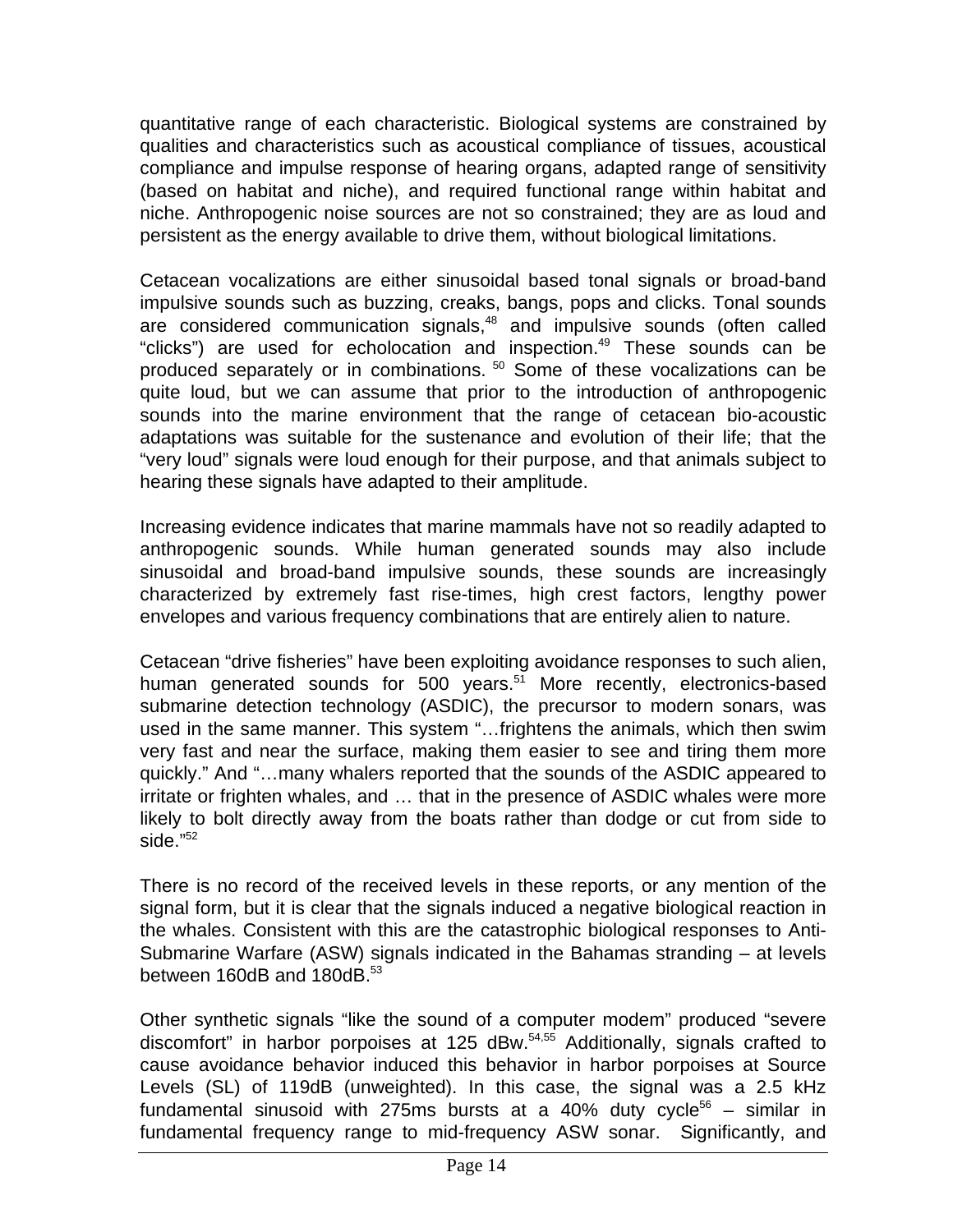despite the behavioral response it induced, this signal was also below the dominant hearing range of the subject animal.

It is clear from the above that cetaceans can have negative biological responses to various anthropogenic signals even when the signals are significantly below "recommended mitigation levels" – or even below the subject animal's vocalization levels. This is particularly the case if the signals do not have form equivalence to biological signals. This phenomenon may be akin to human reaction to the irksome sound of fingernails on a chalkboard – the very idea of which can make some people cringe.

#### **3.4 Periodicity**

All of the signals qualified by the characteristics above occur in a larger time domain; from single events, to intermittent events, through pulsed or rhythmic cycles to continuous operation. Single or intermittent events are more likely to startle an animal and put them on alert for the possibility that the event "might" occur again, while continuous noise compromises the habitat for communication and an animal's bio-acoustic awareness of their surroundings.

Little is known about the synergistic effects of intermittent or single acoustical events on marine mammals, but there are many studies of catastrophic single acoustical events on whales and other animals.<sup>57</sup> Systematic tests on masking or phonotaxis consequences of "single event" acoustical stimulus would be inconsistent with the definitions of "single event."

Pulsed or rhythmic acoustical events may or may not affect animals as a consequence of the rhythm. The biological role of rhythm – or temporal synchrony – is complex. The rhythm of acoustic signals is a documented factor in critical biological functions such as mate choice in some insects<sup>58</sup> and birds.<sup>59</sup> In humans, rhythm serves in speech communication, $60$  as well as social and community bonding.<sup>61</sup> In this context, rhythmic entrainment and synchrony are a characteristic of humans, but not of other primates $62$  (i.e. in terms of rhythm, chimpanzees don't "swing"). Lower primates do not have a social structure or a communication form that involves group synchrony, and they do not "school" or "flock" like dolphins or birds. While the author is unaware of studies about synchrony in marine mammals, marine mammal schooling behavior (and dolphin "play" behavior) would indicate that cetaceans can entrain or synchronize to external stimulus. Humpback whale and other mysticete "codas" can be and often are "rhythmic" inasmuch as they contain repetitive figures that occur in metered temporal cycles. Recordings taken from humpback whales in a controlled exposure experiment have demonstrated that introduced rhythmic sounds in the same frequency range of an ongoing humpback song can disrupt both the rhythm and length of the [song.](http://www.greenpeace.org/usa/assets/binaries/humpback-whale-sonar)<sup>63</sup> The impact or significance of this remains unclear, but it is possible that [rhythmic acoustical](http://www.greenpeace.org/usa/assets/binaries/airguns-10x-speed)  [signals](http://www.greenpeace.org/usa/assets/binaries/airguns-10x-speed)  $64 -$  particularly ongoing rhythmic signals such as navigation beacons or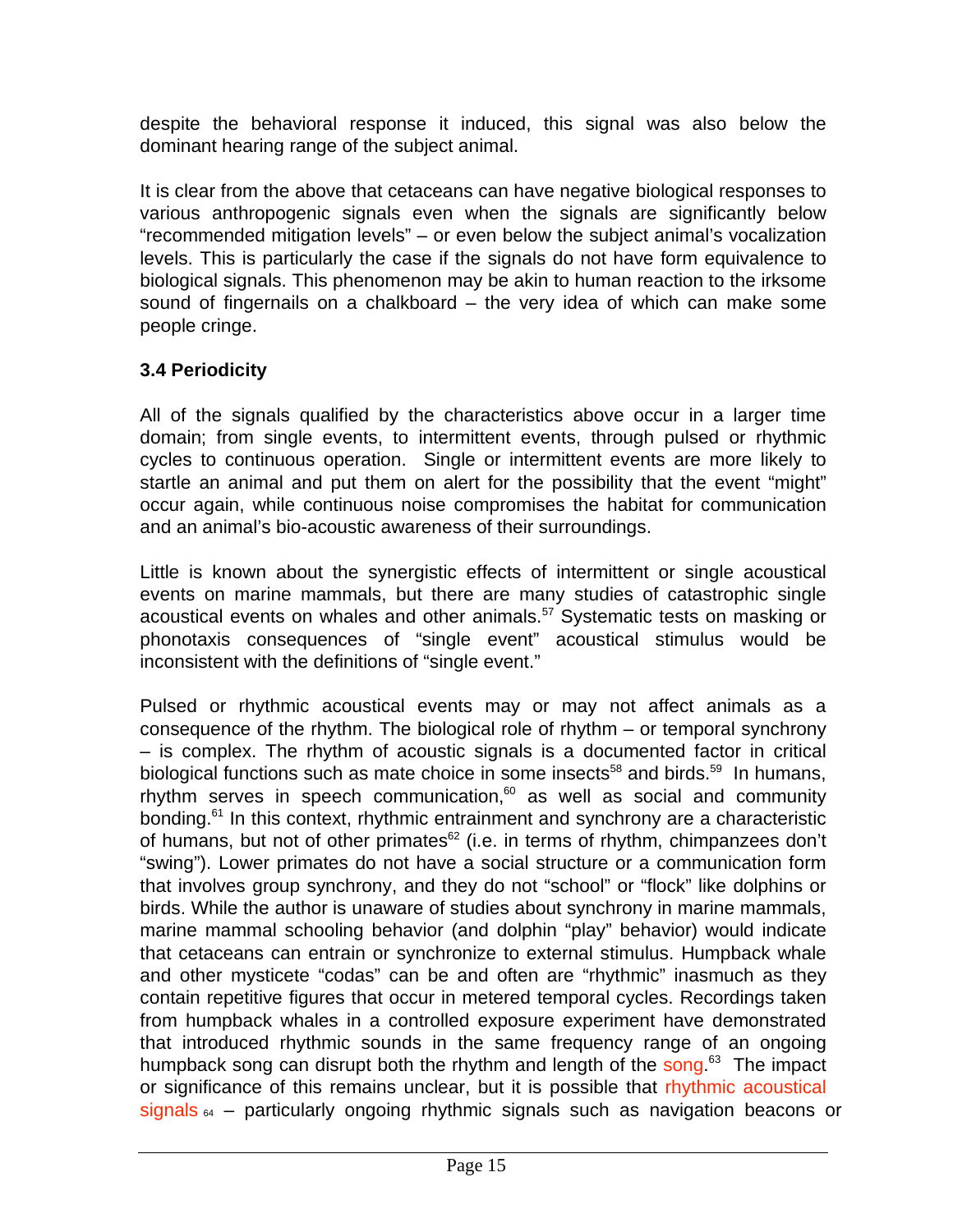seismic surveys– may have a biological impact as a consequence of their rhythm quite apart from the frequency or amplitude of the signal.

From a physiological standpoint, repetitive signals significantly increase chinchilla susceptibility to threshold shift over continuous noise with the same sound exposure level and spectral profile. In this case the (recorded hammer strike) impacts (at a repetition rate of 2.25/s) were played to one group. The second group was subjected to pink noise signal with a spectrum shaped to match the spectrum of the impact noise but run continuously. The exposure ran 4 hrs/day for 5 days. After the exposure the hearing loss in the impact group was  $20 - 40$  dB greater that the continuous noise. (The RMS values of both noises were equivalent at 110dB SPL (re: 20uPa) integrated over a 32 second window.) $65$ 

If there is an equivalence between chinchilla hearing and marine mammal hearing, this would indicate that acceptable exposure levels for repetitive signals (such as seismic airgun surveys) need to be set significantly lower than mitigation levels derived from static thresholds (e.g.: behavioral or TTS thresholds).

Continuous noise is most commonly considered in terms of masking important biological signals  $^{66}$  and intermediate and long term physiological stress. $^{67}$ Heretofore the dominant source of continuous anthropogenic ocean noise under consideration has been omnipresent and increasing shipping noise.<sup>68</sup> While shipping noise has increased  $10 - 15$  dB over the past 50 years due to globalization and increase in vessel size, the increase of ocean ambient noise due to shipping may be leveling off; an unlikely doubling of the merchant fleet (~95,000 boats certified by Lloyds Register) would increase sound pressure level by 6dB (re:  $1uPa<sup>2</sup>$ ).

On the other hand, there are many growing sources of ocean ambient noise driven by the increasing global demand for energy, coupled with advances in technology that allow deepwater development ever further out onto the outer continental shelf. Some of these sources include:

- Off-shore Liquid Natural Gas facilities with processing, regasifying, compressing, cooling and shipping.
- Deepwater oil extraction and drilling platforms
- Sea bottom petrochemical processing such as "process fluids" injectors and separators.
- Deepwater minerals extraction.
- Fleets of acoustically controlled Autonomous Underwater Vessels (AUV's) to tend to all of the above.

Currently there are few noise regulations or guidelines on any of these technologies. They are developing in most coastal waters world-wide. While each source will have a distinct sound or set of sounds – from single events, to rhythmic, to continuous, intersecting the various frequency bands form low to mid to high,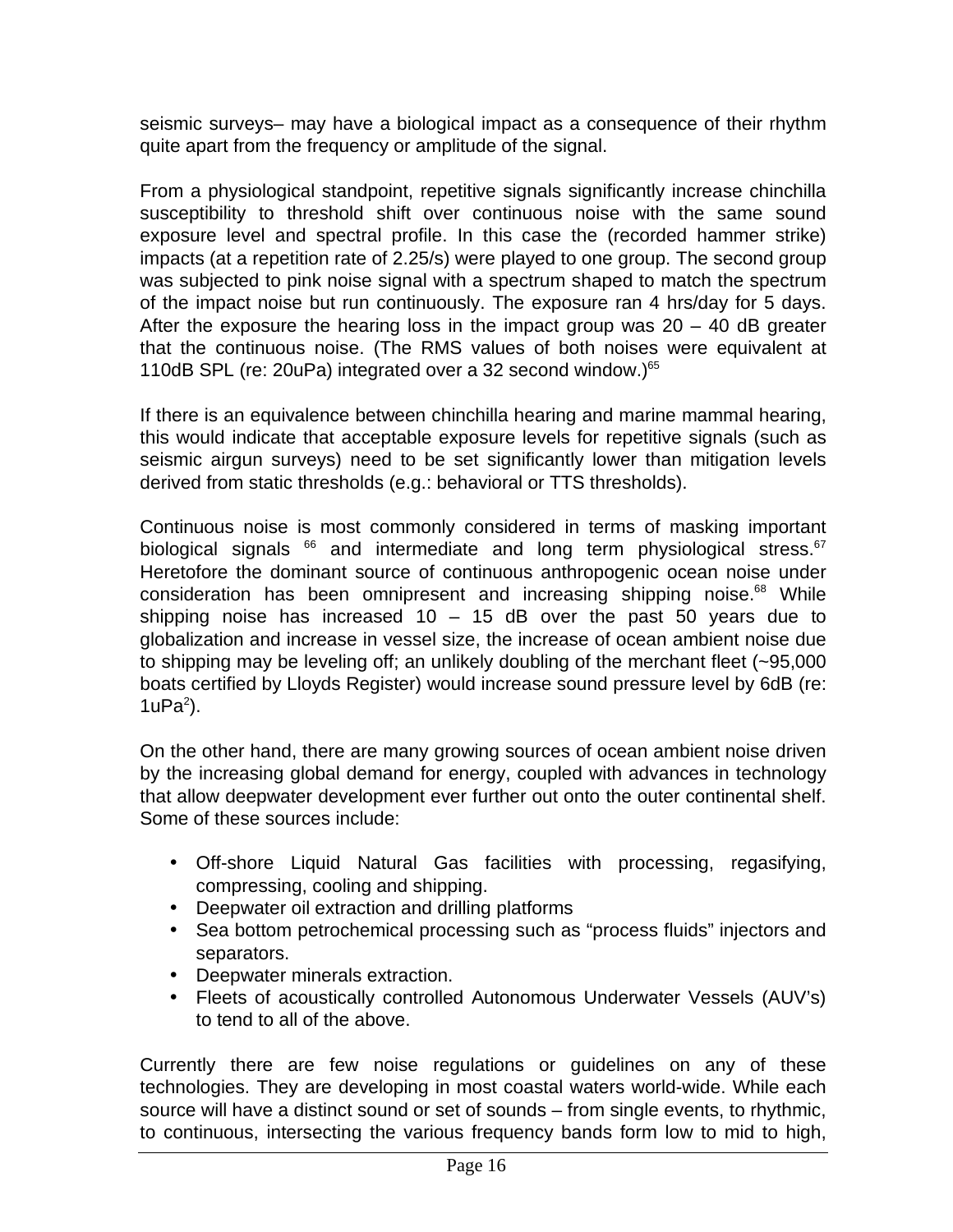with various signals characteristics – from broad band to frequency specific to high kurtosis, the overall effect will increase the broadband ambient noise in the ocean.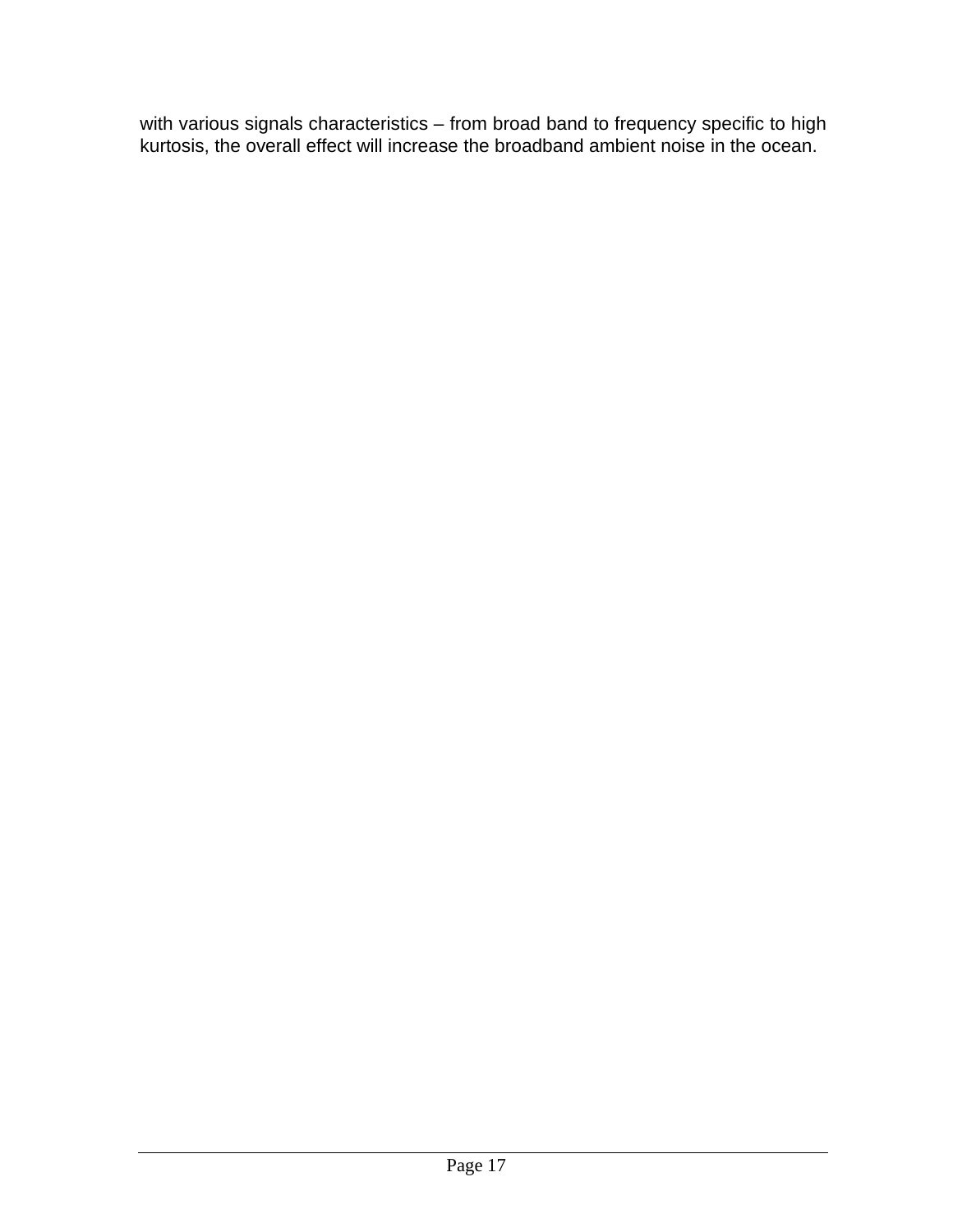#### **4.0Recommendations**

When crafting mitigation guidelines for anthropogenic noise, the subject noise should be evaluated in terms of the many ways in which it may induce biological responses, including stress, masking communication and environmental cues, and inducing avoidance and other phonotaxic behavior. Current noise pollution mitigation schemes, which tend to focus on amplitude alone, are not sufficient to prevent harmful impacts to whales.

Signal exposure mitigation should be evaluated in terms of the following characteristics:

- **Amplitude:** In terms of how the noise approaches or exceeds the amplitude of naturally occurring sounds.
- **Frequency:** In terms of how the noise intersects the perceptual pass band of the subject animal.
- **Form:** In terms of whether the sound has a biological equivalence; if so, will the sound confuse the animal, if not will the sound harass or endanger the animal

In terms of sound forms that are alien to the natural environment by way of fast rise time, high kurtosis, high crest factor, impulse response, and envelope.

**Periodicity:** In terms of whether the sound interferes with the animals biological temporal cues

> In terms of how the noise masks biological cues and obscures critical communication bands.

It is clear from the foregoing that mitigation levels for anthropogenic noise need to include more than just broadband exposure amplitude levels. In human epidemiology (and law), it has been accepted for decades that "inadequately controlled noise presents a growing danger to the health and welfare" of humans;<sup>69</sup> and that noise pollution does not have just one effect on human health, but a wide range of effects linked not only to the intensity of the sound, but to its characteristics (and to the characteristics of the receiving individual)  $\frac{70}{2}$  The body of scientific evidence is now sufficient to demonstrate that the same holds true beneath the ocean waves.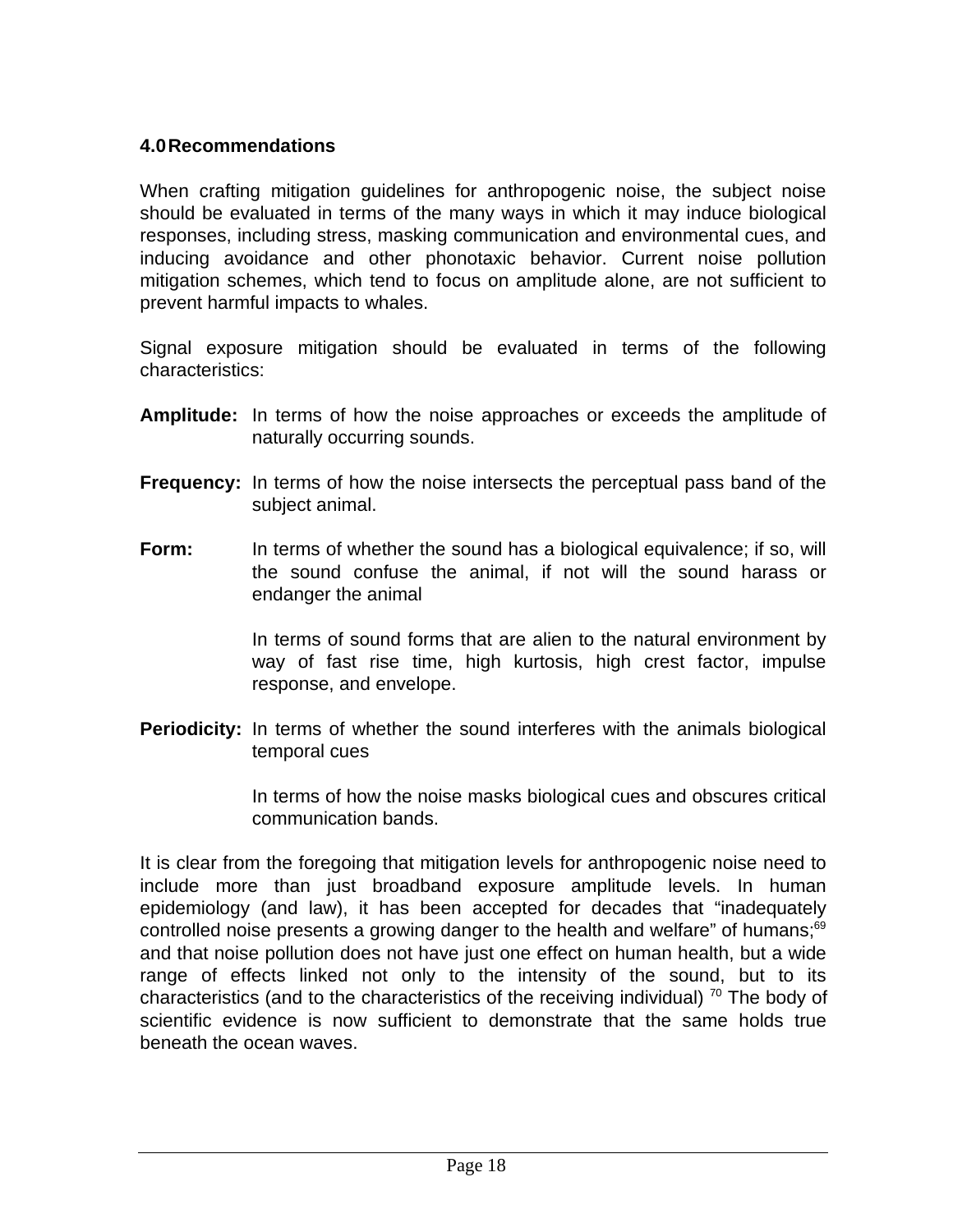### **Appendix**

#### **Common Anthropogenic Noise Sources**

#### **Table 1. Common Ocean Noise Sources— Incidental Noises**

| Noise Source                                   | Function/Purpose/Cause/Objective                                                                     | <b>Frequency Spectrum</b>                                   | Detectable Range                                                                                     |
|------------------------------------------------|------------------------------------------------------------------------------------------------------|-------------------------------------------------------------|------------------------------------------------------------------------------------------------------|
| Shipping:<br>Propeller noise                   | Propulsion                                                                                           | $1Hz - 1kHz$<br>(Up to 195dB)                               | Individual vessels up to<br>15 km, cumulative fleet<br>noise is globally<br>widespreadi              |
| Shipping:<br>Hull radiated<br>mechanical noise | Hull mounted equipment                                                                               | $2$ Hz $-$ 20 kHz<br>(Up to 195dB)                          | Individual vessels up to<br>15 km, cumulative fleet<br>noise is globally<br>widespread <sup>ii</sup> |
| Shipping:<br>Hull friction                     | Biological growth on hull.<br>Hydrodynamic forces on the hull and<br>external hull mounted equipment | $2$ Hz $-$ 5 kHz                                            | Individual vessels up to<br>15 km s, cumulative<br>fleet noise is globally<br>widespread iii         |
| <b>Construction:</b><br>Pile Driving           | Impulse/impact noise                                                                                 | Broadband impulse<br>every $1 - 4$ seconds<br>(Up to 240dB) | In shallow harbors and<br>ports up to 8 km, in<br>coastal areas 15 to 300<br>km.                     |
| <b>Construction:</b><br>Materials handling     | Impact, friction and fastening noise                                                                 | $1 Hz - 5 kHz$                                              | In shallow harbors and<br>ports up to 8 km, in<br>coastal areas 15 to 300<br>km                      |
| <b>Industrial Process:</b><br>Mechanical noise | Machinery, pumps, materials<br>handling, provisioning.                                               | 10 Hz to 5 kHz                                              | Depending on the<br>location and size of the<br>operation, up to 30 km<br>on coastal waters.         |

Sources: <sup>1</sup> Ross, D. "Ship sources of ambient noise" First published in the "Proceedings of the International Workshop on Low-Frequency Propagation and Noise" October (1974), reprinted in IEEE journal of Oceanic Engineering, 30(2), pp. 257-261 (2005); ii Ibid.; iii Ibid.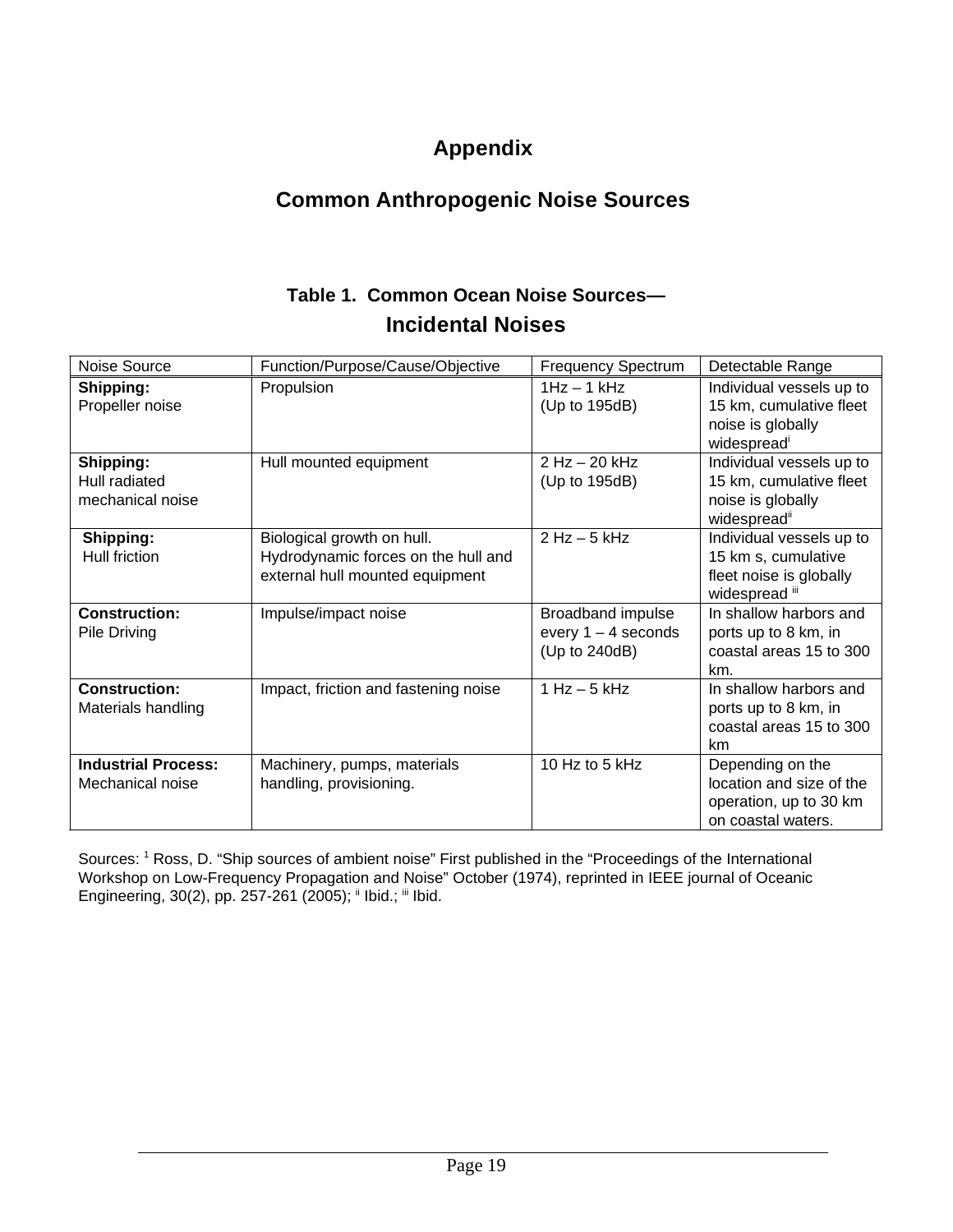| Table 2. Common Ocean Noise Sources- |  |
|--------------------------------------|--|
| <b>Intentional Noises</b>            |  |

| Noise Source                               | Function/Purpose/Cause/Objective       | <b>Frequency Spectrum</b>               | Detectable Range                    |
|--------------------------------------------|----------------------------------------|-----------------------------------------|-------------------------------------|
| Aquaculture:<br><b>Acoustic Harassment</b> | Deter net predator marine mammals.     | $10kHz - 80kHz$<br>Sweeps, bursts, long | 20 km depending on<br>frequency and |
| <b>Devices</b>                             |                                        | tones ( $>$ 185dB)                      | amplitude <sup>v</sup>              |
| <b>Seismic Exploration:</b>                | Mapping sub-sea bottom profiles for    | $10Hz - 8kHz$ ,                         | 15 to 3000 km                       |
| Airgun arrays                              | oil and minerals extraction industries | periodic explosions at                  |                                     |
|                                            |                                        | $5 - 20$ seconds (Up                    |                                     |
|                                            |                                        | to 250dB)                               |                                     |
| Navigation:                                | Identify underwater objects            | $1$ kHz $-30$ kHz                       | $2 - 10$ km                         |
| Underwater beacons                         | Locate underwater equipment            | $160dB +$                               |                                     |
| <b>Communication:</b>                      | Vessel to vessel communication,        | 1 kHz - 100kHz                          | $8 - 30$ km depending               |
| Mid and high frequency                     | remote control of equipment and        | (Up to 235dB)                           | on frequency and                    |
| analog signals                             | vessels (ROVs). Unmanned               |                                         | amplitude                           |
|                                            | Autonomous Vessels (UAVs)              |                                         |                                     |
| <b>Communication:</b>                      | As with the analog signals, but with   | 1 kHz - 100kHz                          | $8 - 30$ km depending               |
| Digital signals                            | faster data rates, clearer resolution. | (Up to 235dB)                           | on frequency and                    |
|                                            |                                        |                                         | amplitude                           |
| <b>Communication:</b>                      | Long distance communication            | $2$ Hz $-$ 1 kHz                        | 15 to 4800 km                       |
| Low frequency signals                      | Surreptitious communication to         | (Up to 240dB)                           | depending on                        |
|                                            | submarines.                            |                                         | frequency, location and             |
|                                            | Long distance surveillance             |                                         | amplitude                           |
|                                            | <b>Acoustic Thermometry</b>            |                                         |                                     |
| Surveillance:                              | Locate and identify marine vessels.    | $2$ Hz $-$ 100 kHZ                      | Less than 2 km for HF               |
| Active sonar                               | Navigation and mapping                 | (Up to 240dB)                           | signals.                            |
|                                            |                                        |                                         | $8 - 30$ km for mid                 |
|                                            |                                        |                                         | frequency, up to 2400               |
|                                            |                                        |                                         | miles for low frequency.            |

Sources: <sup>v</sup> Olesiuk et al. (1995). Effects of sounds generated by an acoustic deterrent device on the abundance and distribution of harbour porpoise (Phocoena phocoena) in Retreat Passage, British Columbia. Draft Report, DFO, Nanaimo, BC. 47p.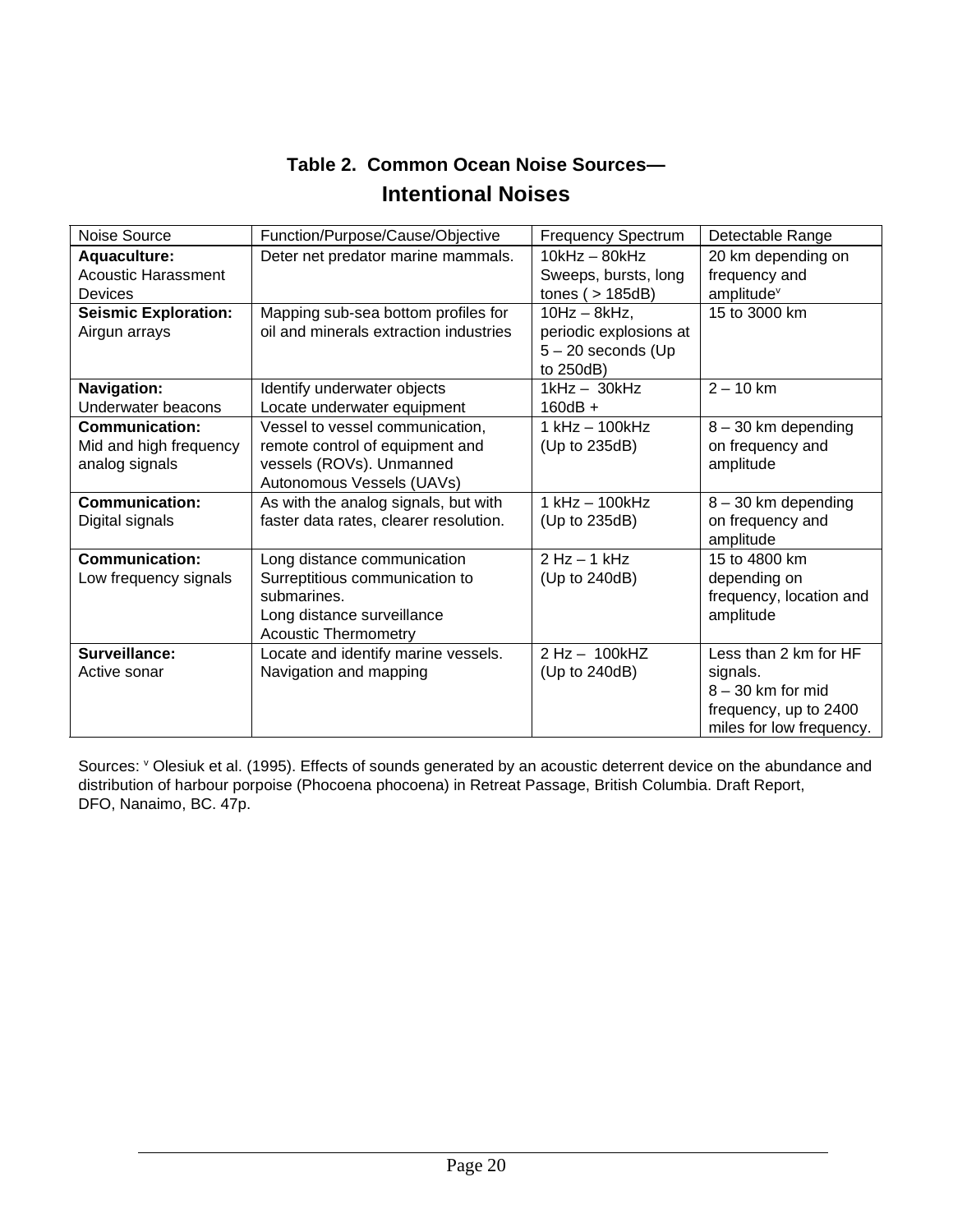#### **Citations and Endnotes:**

 $\overline{a}$ 

<sup>9</sup> Whitlow W. L. Au, Paul E. Nachtigall, and Jeffrey L. Pawloski. "Acoustic effects of the ATOC signal (75 Hz, 195 dB) on dolphins and whales" J. Acoust. Soc. Am. 101 (5), Pt. 1, May 1997<br><sup>10</sup> Walter H. Munk, Robert C. Spindel, Arthur Baggeroer, Theodore G. Birdsall. "The Heard Island Feasibility

Test" JASA. 96 (4), October 1994

<sup>11</sup> U.S. Department of the Navy "Draft Overseas Environmental Impact Statement and Environmental Impact Statement for Surveillance Towed Array Sensor System Low Frequency Active (SURTASS LFA) Sonar" July 31, 1999.<br><sup>12</sup> In a personal communication with SURTASS LFA program manager Joe Johnson, he indicated that he was

very surprised at the extent of the public response to the DOEIS/EIS (given what was then known about the impacts of low frequency acoustic energy on marine animals).

<sup>13</sup> National Oceanic and Atmospheric Administration and the US Department of the Navy "Joint Interim Report: Bahamas Marine Mammal Stranding Event of 15-16 March 2000"

<sup>14</sup> Hereinafter all decibel references in this paper are referenced to 1 $\mu$ Pascal, unless otherwise noted.<br><sup>15</sup> U.S. Department of the Navy "Draft Overseas Environmental Impact Statement and Environmental Impact Statement for Surveillance Towed Array Sensor System Low Frequency Active (SURTASS LFA) Sonar" July 31, 1999. Page 1-27.<br><sup>16</sup> Ken Balcomb letter to Joe S. Johnson on the SURTASS LFA Overseas Environmental Impact Statement

dated Feb. 23, 2001.

<sup>17</sup> Fromm, D.M., and J. F. McEachern. 2000 (unpublished). "Acoustic Modeling of the New Providence Channel." 29 August 2000, 56 pp. (available from the U.S. Office of Naval Research), excerpted in National Oceanic and Atmospheric Administration and the US Department of the Navy "Joint Interim Report: Bahamas Marine Mammal Stranding Event of 15-16 March 2000".<br><sup>18</sup> California Coastal Commission "Consistency Determination No. CD-086-06: Revised Staff

Recommendation On Consistency Determination for US Navy Onshore and Offshore U.S. Pacific Fleet military training exercises" January 2007.

<sup>19</sup> Stewart, B.S., F.T. Awbrey and W.E. Evans. "Belukha whale (*Delphinapterus luecas*) responses to industrial noise in Nushagak Bay, Alaska:1983." Outer Continental Shelf Environmental Assessment Program. 1986. Minerals Management Services OCS Study MMS 86-0057. p.702 Beluga whales avoided recorded playbacks of the sound of drilling operations that they had avoided in a different habitat.

JASA = Journal of the Acoustics Society of America

<sup>1</sup> Carolyn E. Schlundt, James J. Finneran, Donald A. Carder, and Sam H. Ridgway "Temporary shift in masked hearing thresholds of bottlenose dolphins, *Tursiops truncatus*, and white whales, *Delphinapterus* 

<sup>&</sup>lt;sup>2</sup> Paul E Nachtigall, Alexendre Supin, Jeffrey L. Pawloski and Whitlow W. L. Au "Measuring recovery from temporary threshold shifts with evoked auditory potentials in the bottlenose dolphin *Tursiops truncatus*" JASA 110 (5), Nov.2001

<sup>&</sup>lt;sup>3</sup> Stocker, Michael. "Ocean Noise and Ocean Policy" Journal of International Wildlife Law & Policy; Sept. 2007 v.10:3. In review.

<sup>&</sup>lt;sup>4</sup> "America's Living Oceans: Charting a course for Sea Change" Pew Oceans Commission, Arlington, VA., 2003.

<sup>&</sup>lt;sup>5</sup> Charles J. Moore, Shelly L. Moore, Molly K. Leecaster, and Stephen B. Weisberg "A comparison of plastic and plankton in the North Pacific central gyre" Marine Pollution Bulletin, v.42, n.12, Dec01 <sup>6</sup> Endo T, Haraguchi K, Sakata M. "Mercury and selenium concentrations in the internal organs of toothed

whales and dolphins marketed for human consumption in Japan." Sci Total Environ. 2002 Dec 300(1-3):15-2  $^7$  Boesch, D. F., and R. E. Turner. 1984. "Dependence of fishery species on salt marshes: the role of food and refuge." Estuaries 7:460-468.

<sup>&</sup>lt;sup>8</sup> Early research on the acoustical impacts of human enterprise on habitat typically involved the impact of explosives on fish. e.g; Fry, Donald H., Cox, Keith W. "Observations on the effect of black powder on fish life." 1953. California Fish and Game. V.39(2) p.233-236. Early research on the impacts of industrial enterprise on marine mammals in the U.S. was in response to the U.S. "Marine Mammal Protection Act of 1972" See: Malme, C.I., Miles. P.R., Clark, C.W., Tyack, P., and Bird, J.E. "Investigations of the potential effects of underwater noise from petroleum industry activities on migrating gray whale behavior, Phase II January 1984 migrations." Report by Bolt, Beranek and Newman, Cambridge, MA. U.S. Minerals Management Service, BBN Tech. Report No. 5586.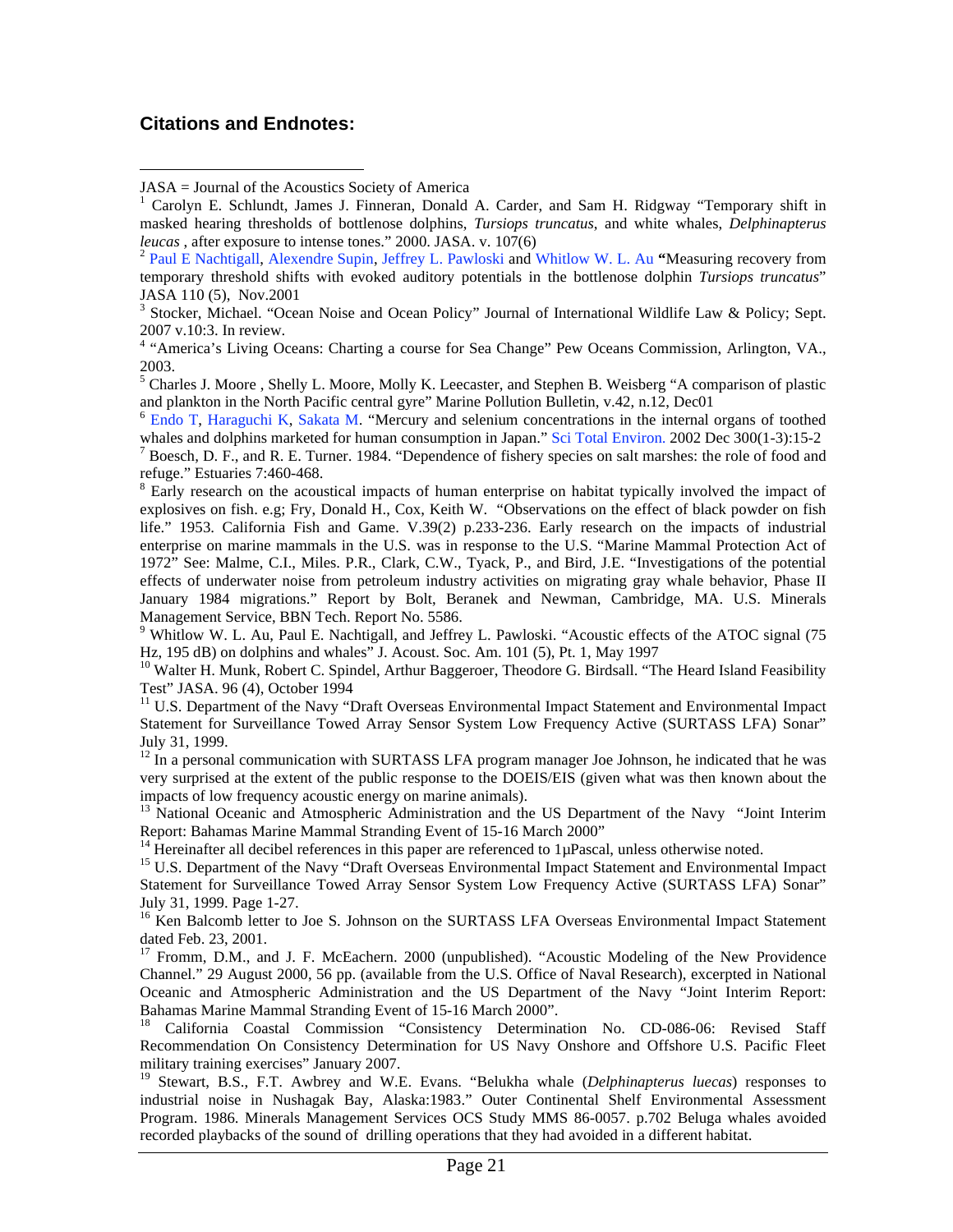<sup>20</sup> National Research Council "Ocean Noise and Marine Mammals" 2003 national Academies Press p.95

21 T.A. Romano, M.J. Keogh, C. Kelly, P. Feng, L. Berk, C.E. Schlundt, D.A. Carder, and J.J. Finneran**.**  "Anthropogenic sound and marine mammal health: measures of the nervous and immune systems before and after intense sound exposure" Canadian Journal of Fisheries and Aquatic Science 61(7): 1124-1134 (2004)

<sup>22</sup> Peter Popham "Shipping lanes moved to boost dolphin numbers" Tuesday, April 24, 2007 The Independent, UK

<sup>24</sup> Mark A. McDonald, John A. Hildebrand and Sean M. Wiggins "Increases in deep ocean ambient noise in the Northeast Pacific west of San Nicolas Island, California<sup>7</sup> (2006) JASA v.120. There is a "half hearted" conjecture in the paper that Blue whale vocalizations shifted down in frequency from 22.5Hz to 16 Hz in response to increased ambient noise levels – a frequency shift of 25%, but the advantage conferred by this shift is dubious.

<sup>25</sup> See "Frequency Range of Vocalizations." Color Plate 3 in National Research Council "Ocean Noise and Marine Mammals" 2003. National Academies Press.

<sup>26</sup> Peter L. Tyack "Responses of Baleen whales to controlled exposures of low-frequency sounds from a naval sonar." JASA October 1999  $v.106(4)$ 

 $^{27}$  W. Richardson, Charles R. Green, Charles I Malme, Denis H. Thompson "Marine Mammals and Noise" 1995, Academic Press. p. 340.

<sup>28</sup> Mate, B. R. and J. T. Harvey . "Acoustical deterrents in marine mammal conflicts with fisheries." 1987 Oregon Sea Grant Report ORESU-W-86-001. 116 pp.

<sup>29</sup> D. R. Ketten, J. Lien and S. Todd" Blast injury in humpback whale ears: Evidence and implications" JASA -- September 1993 -- Volume 94, Issue 3, pp. 1849-1850<br><sup>30</sup> National Oceanic and Atmospheric Administration and the US Department of the Navy "Joint Interim

Report: Bahamas Marine Mammal Stranding Event of 15-16 March 2000"<br><sup>31</sup> P.D. Jepson, M. Arbelo, R. Deaville, I. A. P. Patterson, P. Castro, J. R. Baker, E. Degollada, H.M. Ross, P.

Herráez, A.M. Pocknell, F. Rodríguez, F.E. Howie, A. Espinosa, R. J. Reid, J. R. Jaber, V. Martin, A. A. Cunningham, A. Fernández "Gas-bubble lesions in stranded cetaceans: Was sonar responsible for a spate of whale deaths after an Atlantic military exercise?" 9 October 2003. Nature vol. 425

<sup>32</sup> National Marine Fisheries Service, Office of Protected Resources "Assessment of Acoustic Exposures on Marine Mammals in Conjunction with *USS Shoup* Active Sonar Transmissions in the Eastern Strait of Juan

as Todd and Haro Strait, Washington 5 May 2003.<br><sup>33</sup> Jon Lien, Sean Todd, Peter Stevick, Fernanda Marques and Darlene Ketten "The reaction of humpback whales to underwater explosions: Orientation, movements, and behavior." JASA -- September 1993 --Volume 94, Issue 3, p. 1849

<sup>34</sup> Peter M. Scheifele "Potential impacts of low-frequency anthropogenic noise on the hearing of subarctic beluga whales in the Saint Lawrence estuary" JASA. May 1997 Volume 101, Issue 5, p. 3164<br><sup>35</sup> Gordon M. Wenz "Acoustic Ambient Noise in the Ocean" December 1962. The JASA Dec. 1962 v.34(12)

<sup>36</sup> P. T. Madsena) and B. Møhl. "Sperm whales (*Physeter catodon L.* 1758) do not react to sounds from detonators." Jan. 2000 JASA v.117(1)

 $37$  J. Engelmann, W. Hanke, J. Mogdans & H. Bleckmann "Neurobiology: Hydrodynamic stimuli and the fish lateral line" 2000 Nature 408, p.51-52<br><sup>38</sup> Ross, D. "Ship sources of ambient noise" First published in the "Proceedings of the International Workshop

on Low-Frequency Propagation and Noise" October (1974), reprinted in IEEE journal of Oceanic Engineering, 30(2), pp. 257-261 (2005)

<sup>39</sup> H. Carl Gerhardt and Franz Huber "Acoustic Communication in Insects and Anurans: Common Problems and Diverse Solutions" 2002. Chapter 6. University of Chicago Press

<sup>40</sup> A few insects are known to sense and respond to pitch, otherwise only mammals seem to respond to pitchspecific cues. See: Gabriella Gibson and Ian Russell "Flying in Tune: Sexual Recognition in Mosquitoes" 2006 Current Biology v.16(13) pp 1311-1316. In this study mosquitoes of the opposite sex will tailor their wing beat frequency until their flight tones match. Otherwise only mammals seem to respond to pitch-specific cues.

<sup>41</sup> An "octave" is a doubling of frequency e.g. 20Hz, 40, 80, 160, 320, 640, 1280, 2560, 5120, 10240, 20480 Hz represents the  $\sim$ 9 octave pass-band of humans.

<sup>42</sup> Richard R. Fay "Hearing in Vertebrates: A Psychophysics Databook" 1988 Hill-Fay Associates, Winnetka, Ill.

 $^{23}$  Whitlow W. Au, D.A. Carder, R.H. Penner, B.L. Scronce "Demonstration of adaptation in beluga whale echolocation signals." 1985 JASA 77:726-730